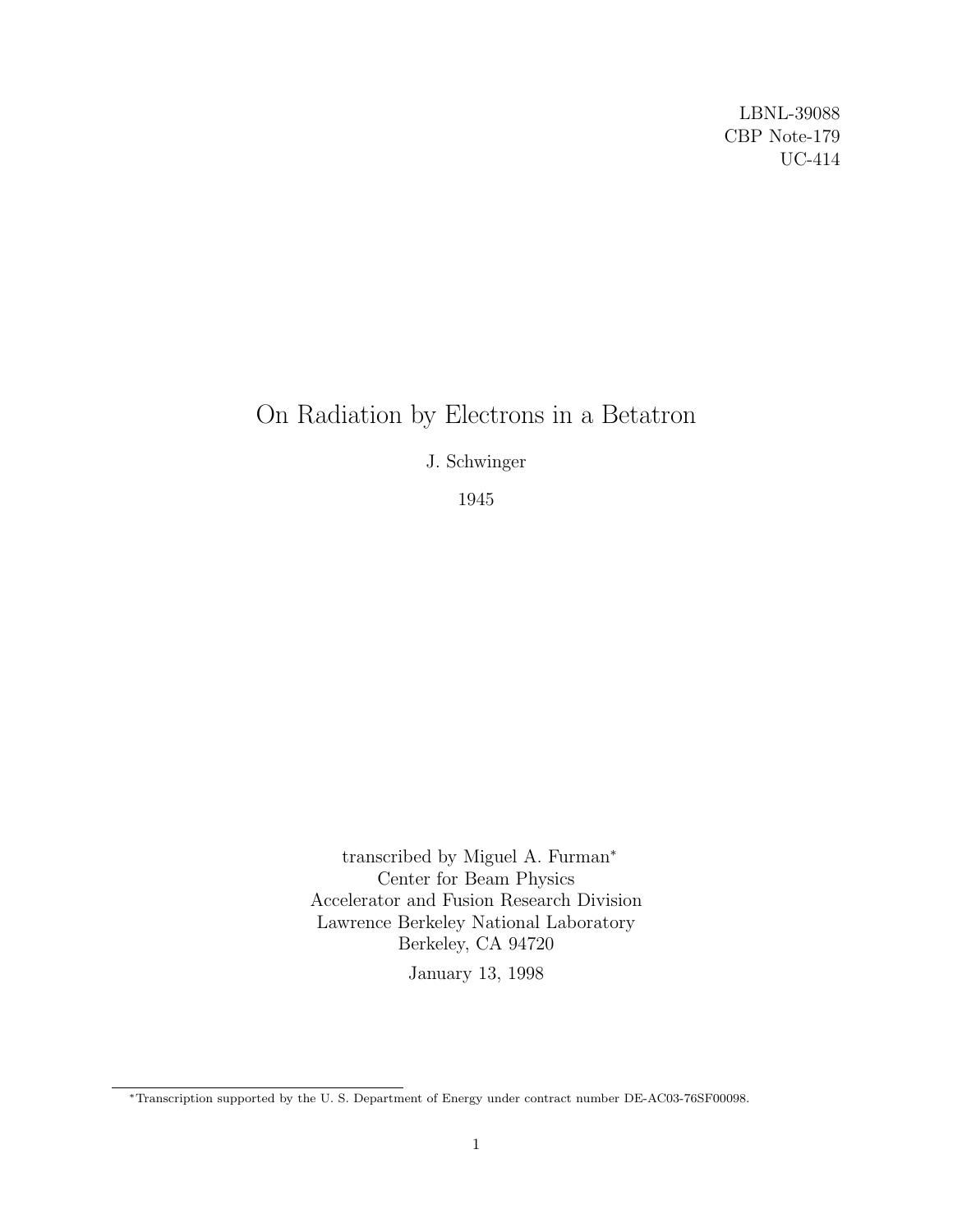## **Transcription notes**

Julian Schwinger produced this paper in preprint form in 1945 and, apparently, distributed it only to a few selected colleagues at the time. He later presented the results as a 15-minute invited paper in 1946, at an American Physical Society meeting, under the title "Electron Radiation in High Energy Accelerators" (the abstract is published in Phys. Rev. **70**, 798 (1946)). Although he published this work four years later in revised form ("On the Classical Radiation of Accelerated Electrons," Phys. Rev. **75**, 1912 (1949)), this original version seems fresher and, in some respects, superior to the published one, hence my motivation to make it widely available. For example, the discussion of coherent radiation (shielded and unshielded) included in this version was wholly omitted in the published paper. In addition, this version exhibits many explicit calculations that are of pedagogical value even today for students of synchrotron radiation. But perhaps the most interesting aspect of this paper is that it shows so well the author's superb dexterity in manipulating mathematical expressions to obtain physical conclusions with clarity and efficiency.

In typestting this paper I took the liberty of slightly editing it in several ways: I incorporated into its body two sections that were added by the author after completion of the initial work. As a result, the equation numbering is different from the manuscript, since a few equations that were originally unnumbered but referred to in the text had to be numbered. In the process I deleted, for good measure, the labels of those equations that were not referred to in the text. I corrected a few obvious typographical, grammatical and numerical errors, and added a footnote whenever the difference with the original seemed more than trivial. For this reason I collected the references, which appeared as footnotes in the manuscript, in a separate section at the end of the paper. I substituted the modern conventional abbreviations for units, such as "m" for "meter," " $\mu$ A" for "microampere," etc. In one sequence of equations I replaced the symbol  $d\tau$  by  $d^3r$ for the volume element of certain integrals since, elsewhere in the paper, the author followed the traditional convention, which I respected, of using  $\tau$  for the proper time of a relativistic particle. By the same token, I replaced  $\tau$  by  $T_0$  in those equations where  $\tau$  was used to represent the orbit period, and R by  $\mathcal R$  for the radiation resistance, since *R* was used throughout the paper to represent the orbit radius. Finally, I incorporated into the text a few minor equations that were displayed in the original, and replaced stacked fractions by in-line fractions whenever the font size turned out too small to be readable.

By making this magnificent paper widely available I have tried to pay a small tribute to the memory of Julian Schwinger, the master teacher. I am most grateful to Mrs. Clarice Schwinger for kindly granting her approval of this transcription. I am indebted to Professor R. Talman for first showing me the manuscript and for encouraging me to transcribe it, to Professor K. Milton for encouragement, for carefully proofreading the transcription, and for deciding to incorporate it as part of the author's collected works. I am grateful to Dr. G. Decker for kindly lending me his copy of the original, to Professor J. D. Jackson for comments and for proofreading, and to J. Johnson for help in typing the text.

> Miguel A. Furman Center for Beam Physics Accelerator and Fusion Research Division Lawrence Berkeley National Laboratory Berkeley, CA 94720 miguel@lbl.gov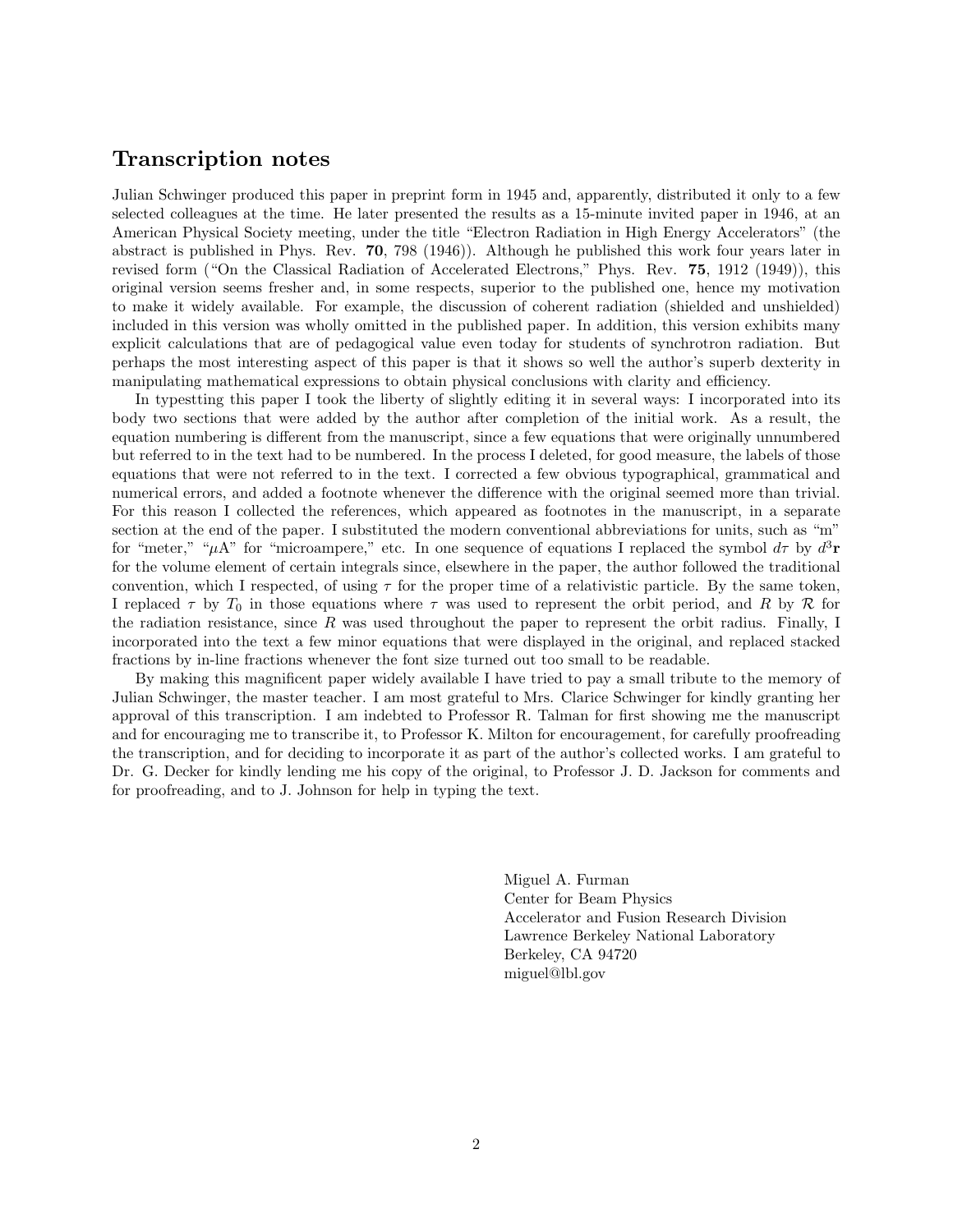It has recently been pointed out [1] that the radiative loss of energy produced by the accelerated motion of an electron in an induction accelerator, or betatron, sets a theoretical upper limit to the energy obtainable by such a device. However, the idea appears to be prevalent that this calculation for a single electron does not apply to an actual betatron where many electrons are present simultaneously, for, it is argued, the latter situation corresponds to a steady current which, of course, does not radiate. Otherwise expressed, the fields emitted by the electrons at various points of the circular path interfere destructively and thus suppress the radiation. The same objection to the individual action of the electron is raised, with opposite effect, concerning the radiative loss of energy by a "pulse" of electrons, which travel together distributed over a small part of the orbit. Here, it is argued, the radiation fields of the various electrons will interfere constructively and thus produce a loss of energy proportional to the square of the number of electrons, which would be a much more serious barrier to the attainment of high energies.

It is the purpose of this note to investigate in detail the properties of radiation emitted by a single electron moving in a circular orbit and, with the aid of these results, to study the radiation of these electrons in the two situations mentioned above. The quantities of interest are the total rate of radiation, the rate of radiation into each of the frequencies generated by the electron, and the angular distribution of the radiation emitted at each of these frequencies. Three different methods will be employed, each yielding most advantageously one of these quantities.

The total rate of radiation by an accelerated electron moving with a speed close to that of light is most conveniently obtained by constructing relativistically invariant equations of motion which include the effect of radiation reaction. These can be obtained by a proper generalization of the well-known non-relativistic equations of motion, which include the Lorentz radiation reaction force, as well as the force arising from an external electromagnetic field,

$$
m\frac{d\mathbf{v}}{dt} = e\left(\mathbf{E} + \frac{\mathbf{v}}{c} \times \mathbf{H}\right) + \frac{2}{3}\frac{e^2}{c^3}\frac{d^2\mathbf{v}}{dt^2}
$$
(1)

or

$$
\frac{d\mathbf{p}}{dt} = e\left(\mathbf{E} + \frac{\mathbf{v}}{c} \times \mathbf{H}\right), \qquad \mathbf{p} = m\mathbf{v} - \frac{2}{3}\frac{e^2}{c^3}\frac{d\mathbf{v}}{dt} \tag{2}
$$

where **p**, the electron momentum, is the sum of its kinetic momentum and an "acceleration momentum" arising from the dissipative part of the electron's proper field. The equation of energy deduced from (1) is

$$
\frac{d}{dt}\frac{m\mathbf{v}^2}{2} = e\mathbf{E}\cdot\mathbf{v} + \frac{2}{3}\frac{e^2}{c^3}\mathbf{v}\cdot\frac{d^2\mathbf{v}}{dt^2}
$$
\n
$$
\frac{dE}{dt} = e\mathbf{E}\cdot\mathbf{v} - \frac{2}{3}\frac{e^2}{c^3}\left(\frac{d\mathbf{v}}{dt}\right)^2, \qquad E = \frac{m\mathbf{v}^2}{2} - \frac{2}{3}\frac{e^2}{c^3}\frac{d\mathbf{v}^2}{dt^2}.
$$
\n(3)

or

Thus the classical Larmor formula describes the rate of radiative dissipation of an energy, 
$$
E
$$
, which consists of the kinetic energy and an "acceleration energy." The relativistic generalization of Eqs. (2) and (3) is

$$
\frac{dp_{\mu}}{ds} = \frac{e}{c} \sum_{\nu=1}^{4} F_{\mu\nu} \frac{dx_{\nu}}{ds} - \frac{2}{3} \frac{e^{2}}{c} \frac{dx_{\mu}}{ds} \sum_{\nu=1}^{4} \left(\frac{d^{2}x_{\nu}}{ds^{2}}\right)^{2}, \qquad p_{\mu} = mc \frac{dx_{\mu}}{ds} - \frac{2}{3} \frac{e^{2}}{c} \frac{d^{2}x_{\mu}}{ds^{2}} \tag{4}
$$

where the four-vector  $p_\mu$  contains the energy and momentum,

$$
p_{\mu} = (\mathbf{p}, iE/c),
$$

the four-vector of position is

$$
x_{\mu} = (\mathbf{r}, ict),
$$

the differential of proper time, *ds*, is defined by

$$
ds^{2} = -\sum_{\mu=1}^{4} (dx_{\mu})^{2} = c^{2}dt^{2} - d\mathbf{r}^{2},
$$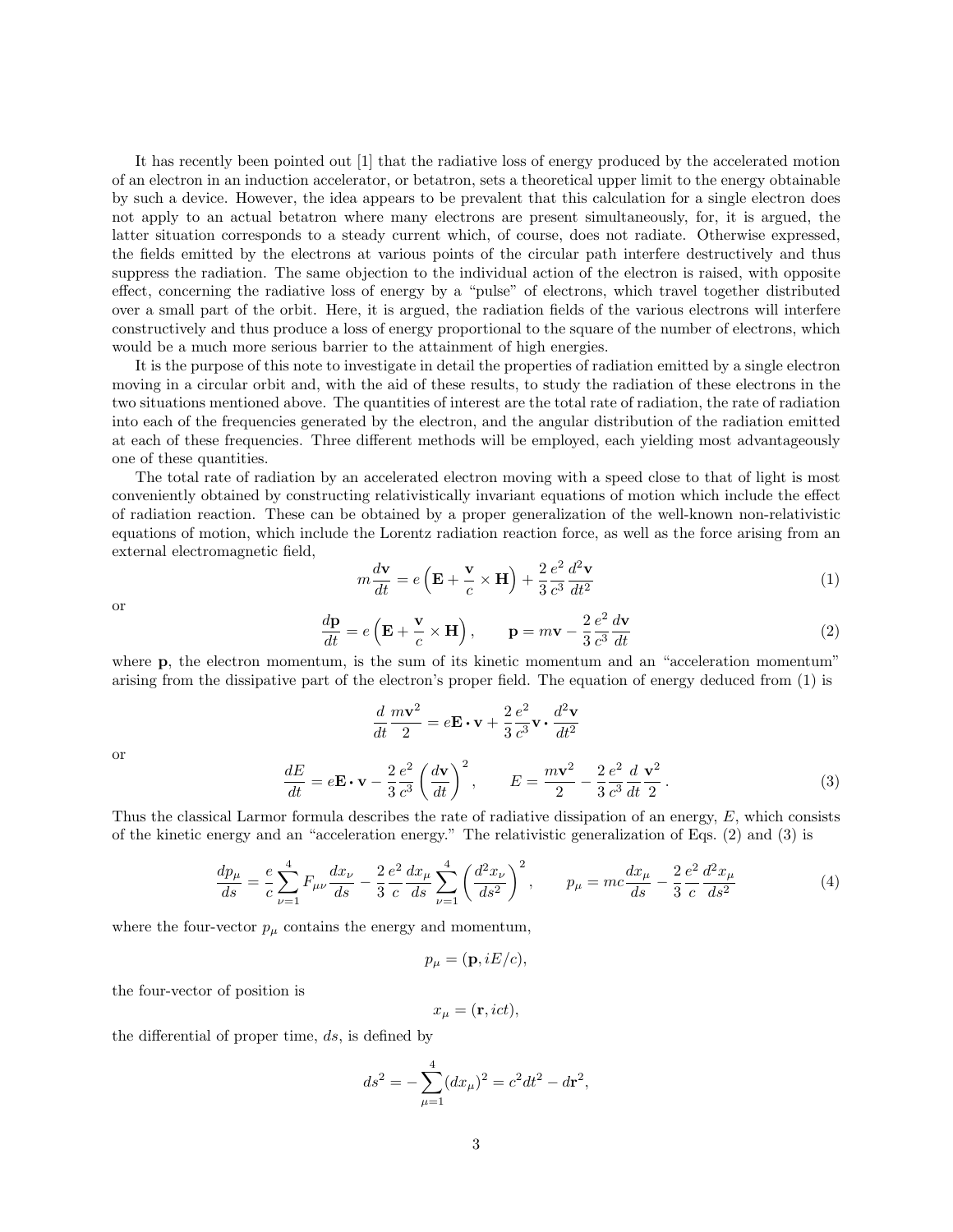and  $F_{\mu\nu}$  is the six-vector of the external field,

$$
F_{12} = H_z
$$
,  $F_{14} = -iE_x$ , etc.

It is easily verified that (4) reduces to (2) and (3) in a coordinate system with respect to which the electron is instantaneously at rest  $(v/c \ll 1)$ , and, being a four-vector equation, its validity in all coordinate systems is established. On eliminating  $p_{\mu}$ , we obtain the relativistic generalization of Eq. (1),

$$
mc^{2}\frac{d^{2}x_{\mu}}{ds^{2}} = e \sum_{\nu} F_{\mu\nu} \frac{dx_{\nu}}{ds} + \frac{2}{3} e^{2} \left[ \frac{d^{3}x_{\mu}}{ds^{3}} - \frac{dx_{\mu}}{ds} \sum_{\nu} \left( \frac{d^{2}x_{\nu}}{ds^{2}} \right)^{2} \right] = e \sum_{\nu} \left( F_{\mu\nu} + \tilde{f}_{\mu\nu} \right) \frac{dx_{\nu}}{ds}
$$
(5)

where

$$
\tilde{f}_{\mu\nu} = -\frac{2}{3}e \left( \frac{d^3x_\mu}{ds^3} \frac{dx_\nu}{ds} - \frac{d^3x_\nu}{ds^3} \frac{dx_\mu}{ds} \right)
$$

is the six-vector of the dissipative part of the electron's self-field (half the difference between the retarded and the advanced field of the point charge). These are the classical equations of motion proposed by Dirac [2]. The fourth component of Eq. (4), in three-vector notation, reads

$$
\frac{dE}{dt} = e\mathbf{E} \cdot \mathbf{v} - \frac{2}{3} \frac{e^2}{m^2 c^3} \left(\frac{E}{mc^2}\right)^2 \left[ \left(\frac{d\mathbf{p}}{dt}\right)^2 - \frac{1}{c^2} \left(\frac{dE}{dt}\right)^2 \right]
$$
(6)

in which we have disregarded the small difference between the total and the kinetic energy and momentum (which is justified whenever the classical theory is applicable). We thus obtain the relativistic generalization of the Larmor formula, viz.

$$
-\left(\frac{dE}{dt}\right)_{\text{rad.}} = \frac{2}{3}\frac{e^2}{m^2c^3} \left(\frac{E}{mc^2}\right)^2 \left[\left(\frac{d\mathbf{p}}{dt}\right)^2 - \frac{1}{c^2} \left(\frac{dE}{dt}\right)^2\right].\tag{7}
$$

To apply this result to the betatron, we consider an electron moving in a circular orbit of radius *R* under the influence of a slowly-varying magnetic field  $H(t)$ . Note that  $(dE/cdt)^2$  is thoroughly negligible in comparison with  $(d\mathbf{p}/dt)^2$ , for

$$
\left(\frac{d\mathbf{p}}{dt}\right)^2 \sim \frac{\mathbf{p}^2}{T_0^2}, \qquad \left(\frac{1}{c}\frac{dE}{dt}\right)^2 \sim \frac{(E/c)^2}{T^2} \sim \frac{\mathbf{p}^2}{T^2}
$$

where  $T_0$  is the required time to traverse the orbit, and  $T$  is the time required to build up the magnetic field to its maximum value. Thus the first term is larger than the second in the ratio  $(T/T_0)^2$ , or the square of the total number of revolutions made by an electron in acquiring the final energy, an extremely large number. Since the radiation reaction force is small in comparison with that due to the magnetic field, we write

$$
-\left(\frac{dE}{dt}\right)_{\text{rad.}} = \frac{2}{3}c\left(\frac{e^2}{mc^2}\right)^2 \left(\frac{E}{mc^2}\right)^2 \left|\frac{\mathbf{v}}{c} \times \mathbf{H}\right|^2 \tag{8}
$$

which is the formula of Iwanenko and Pomeranchuk. However, it is more convenient to introduce the angular velocity of the electron  $\omega = \frac{v}{R} = \frac{c\beta}{R}$ 

and write

$$
\left(\frac{d\mathbf{p}}{dt}\right)^2 = \frac{\omega}{R} \frac{\beta^3}{c} E^2
$$

whence

$$
-\left(\frac{dE}{dt}\right)_{\text{rad.}} = \frac{2}{3}\frac{\omega e^2}{R}\left(\frac{E}{mc^2}\right)^4, \qquad \frac{E}{mc^2} \gg 1. \tag{9}
$$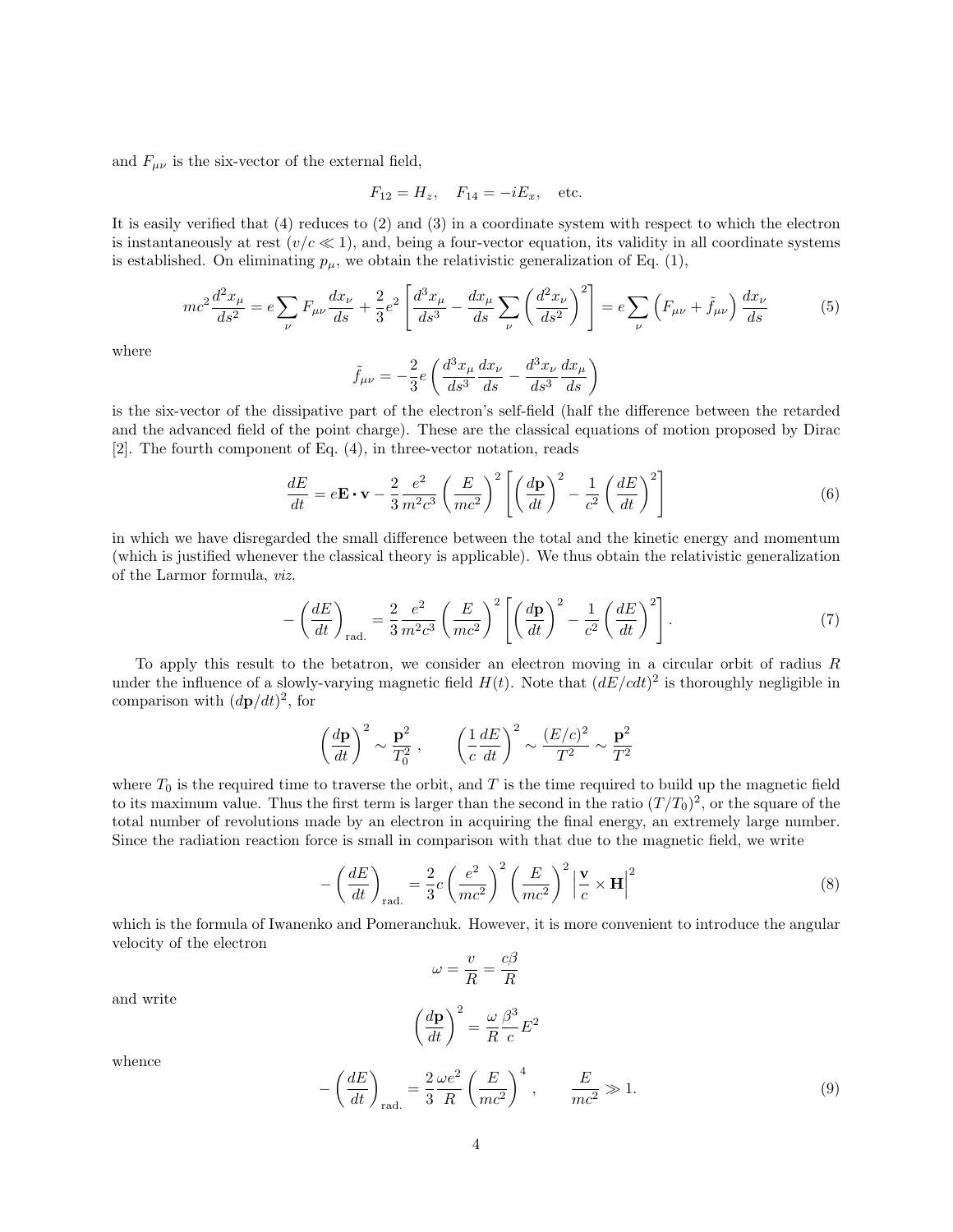Thus the energy lost per revolution is given by the simple result

$$
\left(\delta E\right)_\mathrm{rad.} = \frac{4\pi}{3}\frac{e^2}{R}\left(\frac{E}{mc^2}\right)^4
$$

which, for an energy of  $10^8$  eV  $\simeq 200$   $mc^2$ , and a radius of 0.5 m, is ~ 20 eV. The total energy radiated is roughly equal to this result multiplied by the total number of revolutions required to reach the final energy,  $\omega T/2\pi$ , which, for a radius of 0.5 m and  $T = 5 \times 10^{-3}$  s, is ~  $5 \times 10^{5}$ , yielding a total energy loss  $(\Delta E)_{\text{rad.}} \sim 10^7 \text{ eV}$ , which is, of course, an over-estimate. For a more precise calculation we recall the the momentum, and to a good approximation in the relativistic region, the energy, is proportional to the magnetic field. If the latter increases sinusoidally to its maximum value in the time *T*, the time variation of the energy is

$$
E = E_0 \sin \frac{\pi t}{2T}
$$

and consequently

$$
(\Delta E)_{\text{rad.}} = \frac{2}{3} \frac{\omega e^2}{R} \left(\frac{E_0}{mc^2}\right)^4 \int_0^T dt \, \sin^4 \frac{\pi t}{2T} = \frac{1}{4} \omega T \frac{e^2}{R} \left(\frac{E_0}{mc^2}\right)^4,
$$

which differs from the rough estimate given above by the factor  $3/8$ , the average value of  $\sin^4(\pi t/2T)$ . The fraction of the final energy lost in the radiation is given by

$$
\frac{(\Delta E)_{\text{rad.}}}{E_0} = \frac{\omega T}{4} \frac{e^2/mc^2}{R} \left(\frac{E_0}{mc^2}\right)^3
$$

which is ~ 3% for the conditions  $E_0/mc^2 = 200$ ,  $R = 0.5$  m and  $T = 5 \times 10^{-3}$  s. Of course, in consequence of the radiative losses, the energy does not increase in proportion to the magnetic field, but this can hardly be taken into account without also considering the defocusing action of the dissipative forces, which will require a more precise solution of the equations of motion (5).

However, the general nature of the orbits is easily seen, for to a high degree of approximation, the conditions for a circular path of radius *r* remains valid:

$$
pc \simeq E = eHr \tag{10}
$$

and since the energy does not increase proportionally with the magnetic field, the radius of the orbit gradually shrinks. The effect will eventually reduce the rate at which the electric field transfers energy to the electron, but for small radiation losses this can be ignored, since the electric field is a maximum at the radius of the equilibrium orbit. To a first approximation, then, the electron energy, as a function of time, is given by

$$
E(t) = E_0(t) - \Delta E(t) \tag{11}
$$

where

$$
E_0(t) = E_0 \sin \frac{\pi t}{2T},
$$
  

$$
\Delta E(t) = \frac{2}{3} \frac{\omega e^2}{R} \left(\frac{E_0}{mc^2}\right)^4 \int_0^t dt \sin^4 \frac{\pi t}{2T} \equiv \frac{8}{3} \Delta E \int_0^t \frac{dt}{T} \sin^4 \frac{\pi t}{2T}
$$

and  $E_0$  may now be defined as the maximum energy of the electron ignoring radiation effects, and  $\Delta E$  is the total radiation loss in attaining the maximum magnetic field, supposing the orbit radius to be a constant. The time dependence of the orbit radius can be inferred from (10), for a known radial variation of the magnetic field. We shall assume that

$$
H(r,t) = H_0(t) \left(\frac{r}{R}\right)^{-n} = H_0 \sin \frac{\pi t}{2T} \left(\frac{r}{R}\right)^{-n}
$$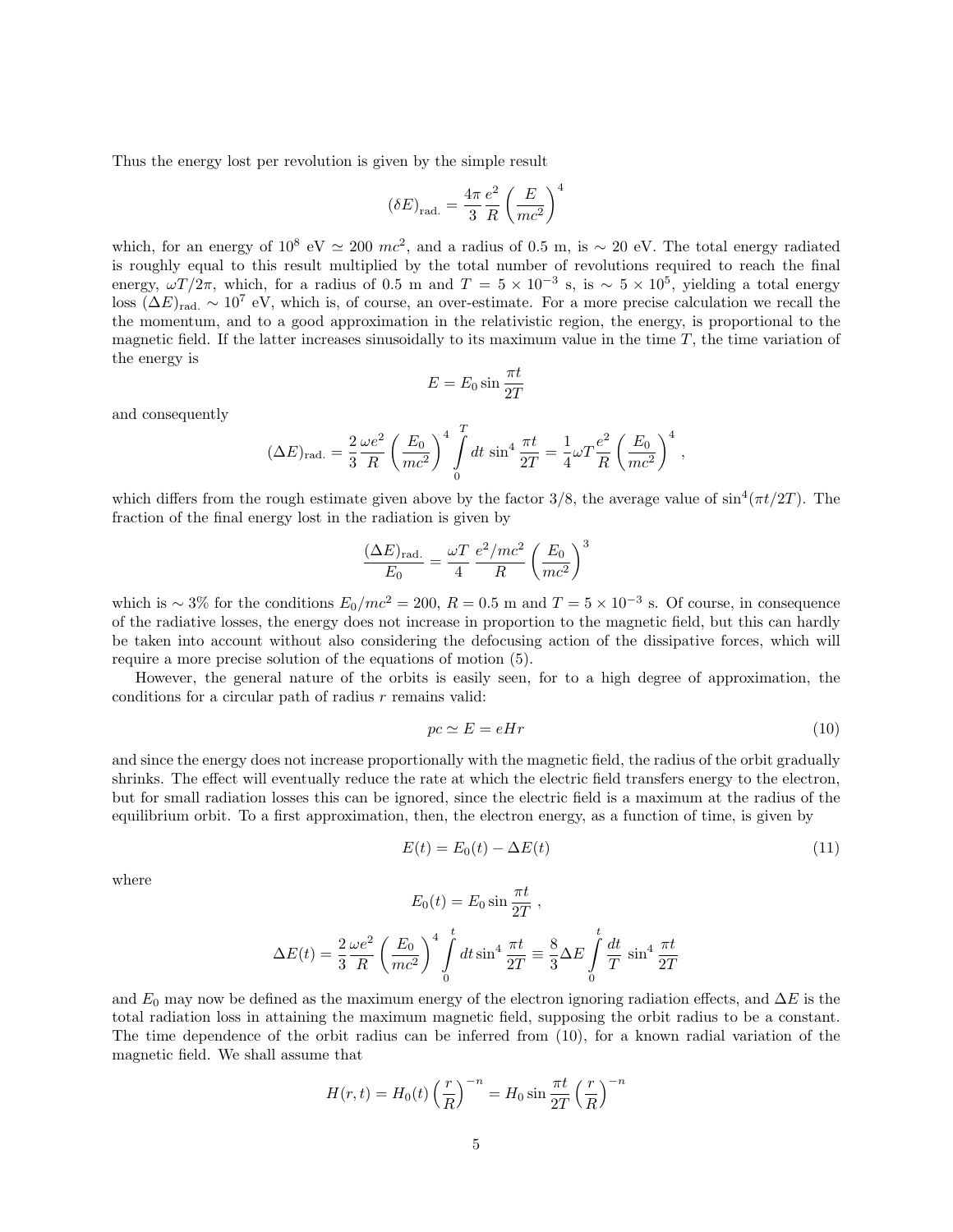where *n* is a constant, such that  $0 < n < 1$ , in order that the orbit be stable. Thus

$$
E(t) = eH_0(t)R\left(\frac{r}{R}\right)^{1-n} = E_0(t)\left(\frac{r}{R}\right)^{1-n} = E_0(t)\left(1 - \frac{\delta R}{R}\right)^{1-n}
$$

and therefore, to a first approximation,

$$
\frac{\delta R}{R} = \frac{1}{1 - n} \frac{\Delta E(t)}{E_0(t)}
$$

which states that the fractional decrease in radius equals the fractional loss of energy, multiplied by  $1/(1-n)$ , which is 4, if  $n = 3/4$ . Hence, when the magnetic field is a maximum  $(t = T)$ ,

$$
\frac{\delta R}{R} = 4\frac{\Delta E}{E_0} = 3.8\% \tag{12}
$$

or a decrease in the radius of  $\delta R = 3.2$  cm.<sup>1</sup>

A more exact solution of the equations of motion is possible when the radial dependence of the magnetic field is *r*−3*/*<sup>4</sup>, as Blewett has shown. The essential reason for this is that the rate of loss of angular momentum is then only a function of time, thereby greatly facilitating integration. The equation of motion deduced from (5), on treating the radiation reaction force as small compared with that due to the magnetic field, is

$$
\frac{d\mathbf{p}}{dt} = -e\left(\mathbf{E} + \frac{\mathbf{v}}{c} \times \mathbf{H}\right) - \frac{2}{3} \frac{\mathbf{v}}{c} \left(\frac{e^2}{mc^2}\right)^2 \left(\frac{E}{mc^2}\right)^2 H^2 \tag{13}
$$

which may be easily verified by comparing the energy equation deduced from it with (6) and (8). Note that the electron charge is written as −*e*, to avoid sign difficulties. With *e* positive, a magnetic field directed along the positive *z* axis, the electron circulates in the positive, counterclockwise sense. The time varying magnetic field, and its concomitant electric field, are derived from the single vector potential component

$$
A_{\varphi} = A(r, t), \quad H_z = H(r, t) = \left(\frac{\partial}{\partial r} + \frac{1}{r}\right) A(r, t), \quad E_{\varphi} = -\frac{1}{c} \frac{\partial}{\partial t} A(r, t)
$$
(14)

The rate of change of the *z* component of the kinetic angular momentum, as deduced from (13), is

$$
\frac{d}{dt}(\mathbf{r} \times \mathbf{p})_z = \frac{e}{c} \left( \frac{\partial}{\partial t} r A + \frac{dr}{dt} \frac{\partial}{\partial r} r A \right) - \frac{2}{3} \left( \mathbf{r} \times \frac{\mathbf{v}}{c} \right)_z \left( \frac{e^2}{mc^2} \right)^2 \left( \frac{E}{mc^2} \right)^2 H^2
$$

$$
\frac{d}{dt} \left[ r \left( p - \frac{e}{c} A \right) \right] = -\frac{2}{3} \left( \frac{e^2}{mc^2} \right)^2 \left( \frac{E}{mc^2} \right)^2 H^2 r \tag{15}
$$

or

where 
$$
p \simeq eHr/c
$$
 represents the angular component of the linear momentum, and the angular component of  
the linear velocity has been approximated by c. Introducing the approximate relation  $E = eHr$  on the right  
side of (15), we find

$$
\frac{d}{dt}\left[r\left(p-\frac{e}{c}A\right)\right] = -\frac{2}{3}\left(\frac{e^2}{mc^2}\right)^2 \left(\frac{e}{mc^2}\right)^2 H^4 r^3
$$

which indeed is independent of *r* if  $H \sim r^{-3/4}$ . In this circumstance

$$
\frac{d}{dt}\left[r\left(p - \frac{e}{c}A\right)\right] = -\frac{2}{3}\left(\frac{e^2}{mc^2}\right)^2 \left(\frac{e}{mc^2}\right)^2 H_0^4 R^3 \sin^4 \frac{\pi t}{2T} = -\frac{2}{3}\frac{e^2}{R}\left(\frac{E_0}{mc^2}\right)^4 \sin^4 \frac{\pi t}{2T}
$$

<sup>&</sup>lt;sup>1</sup>These numbers are not consistent with those on page 5; the correct values are  $\delta R/R = 14\%$  and  $\delta R = 7$  cm.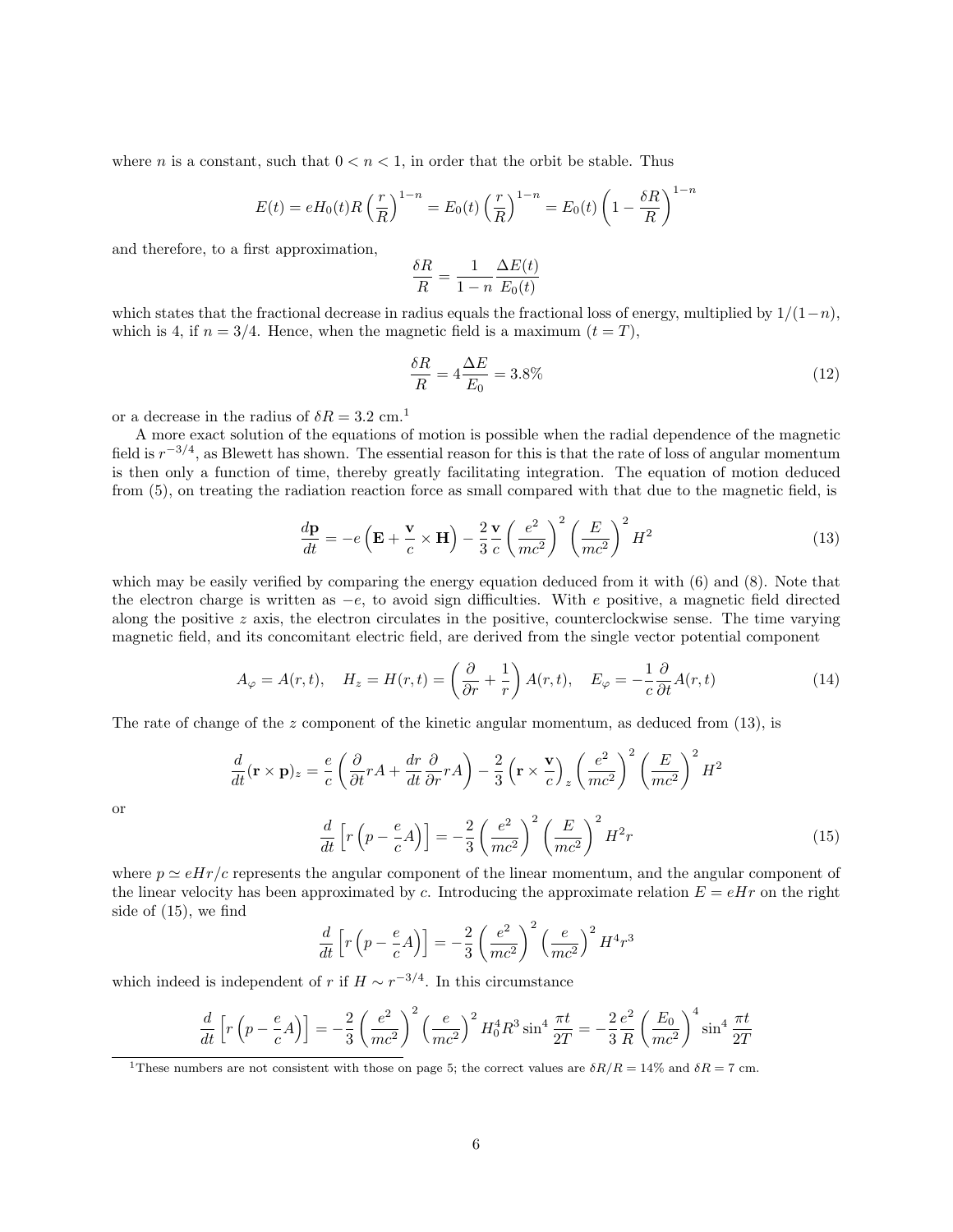and

$$
r\left(p - \frac{e}{c}A\right) = -\frac{2}{3}\frac{e^2}{R}\left(\frac{E_0}{mc^2}\right)^4 \int_0^t dt \sin^4 \frac{\pi t}{2T} = -\frac{1}{\omega}\Delta E(t).
$$

The constant of integration is zero since at  $t = 0$ , both p and A vanish. In the absence of radiation,  $p - eA/c = 0$  for all time and it is this relation combined with (10) and (14) that yields  $\partial A/\partial r = 0$  as the condition for the equilibrium orbit. This result has already been mentioned in the statement that the electric field is a maximum on the equilibrium orbit. The effect of radiation on the orbit is now described by

$$
\frac{e}{c}r^2\frac{\partial A}{\partial r} = -\frac{1}{\omega}\Delta E(t).
$$

The vector potential can be constructed from the assumed magnetic field, together with the condition that  $\partial A/\partial r = 0$  at  $r = R$ , or equivalently, that  $A = rH$  at  $r = R$ . We find

$$
rA(r,t) = R^{2}H_{0}(t)\left[\frac{4}{5}\left(\frac{r}{R}\right)^{5/4} + \frac{1}{5}\right]
$$

and

$$
r^{2} \frac{\partial}{\partial r} A(r,t) = \frac{1}{5} R^{2} H_{0}(t) \left[ \left( \frac{r}{R} \right)^{5/4} - 1 \right].
$$

Hence

$$
\left(\frac{r}{R}\right)^{5/4} = 1 - 5\frac{\Delta E(t)}{E_0(t)}
$$

or

$$
\frac{r}{R} = \left(1 - 5\frac{\Delta E(t)}{E_0(t)}\right)^{4/5}
$$

which properly reduces to (12) for small radiation losses. The energy, as a function of time, is then given by

$$
E = eHr = E_0(t) \left(\frac{r}{R}\right)^{1/4} = E_0(t) \left(1 - 5\frac{\Delta E(t)}{E_0(t)}\right)^{1/5}
$$

which is in agreement with  $(11)$  for small radiation losses.

We may note that the situation is quite different when the acceleration of the electron is in the direction of its velocity, as in a micro-wave linear accelerator. In this case the single component of momentum is practically equal to  $E/c$ , and the two terms of Eq. (7) cancel. More exactly,

$$
p \simeq \frac{E}{c} - \frac{1}{2c} \frac{(mc^2)^2}{E}, \qquad \frac{dp}{dt} = \frac{1}{c} \frac{dE}{dt} \left[ 1 + \frac{1}{2} \left( \frac{mc^2}{E} \right)^2 \right]
$$

and

$$
\left(\frac{d\mathbf{p}}{dt}\right)^2 - \frac{1}{c^2} \left(\frac{dE}{dt}\right)^2 \simeq \frac{1}{c^2} \left(\frac{mc^2}{E}\right)^2 \left(\frac{dE}{dt}\right)^2.
$$

Therefore,

$$
-\left(\frac{dE}{dt}\right)_{\text{rad.}} = \frac{2}{3}\frac{e^2}{m^2c^5}\left(\frac{dE}{dt}\right)^2.
$$

If, for example, the electron gains energy at a steady rate in the accelerating field, the fraction of the energy lost in attaining the final energy  $E_0$  is

$$
\frac{(\Delta E)_{\text{rad.}}}{E_0} = \frac{2}{3} \frac{e^2}{mc^2} \frac{d}{dx} \left(\frac{E}{mc^2}\right),\,
$$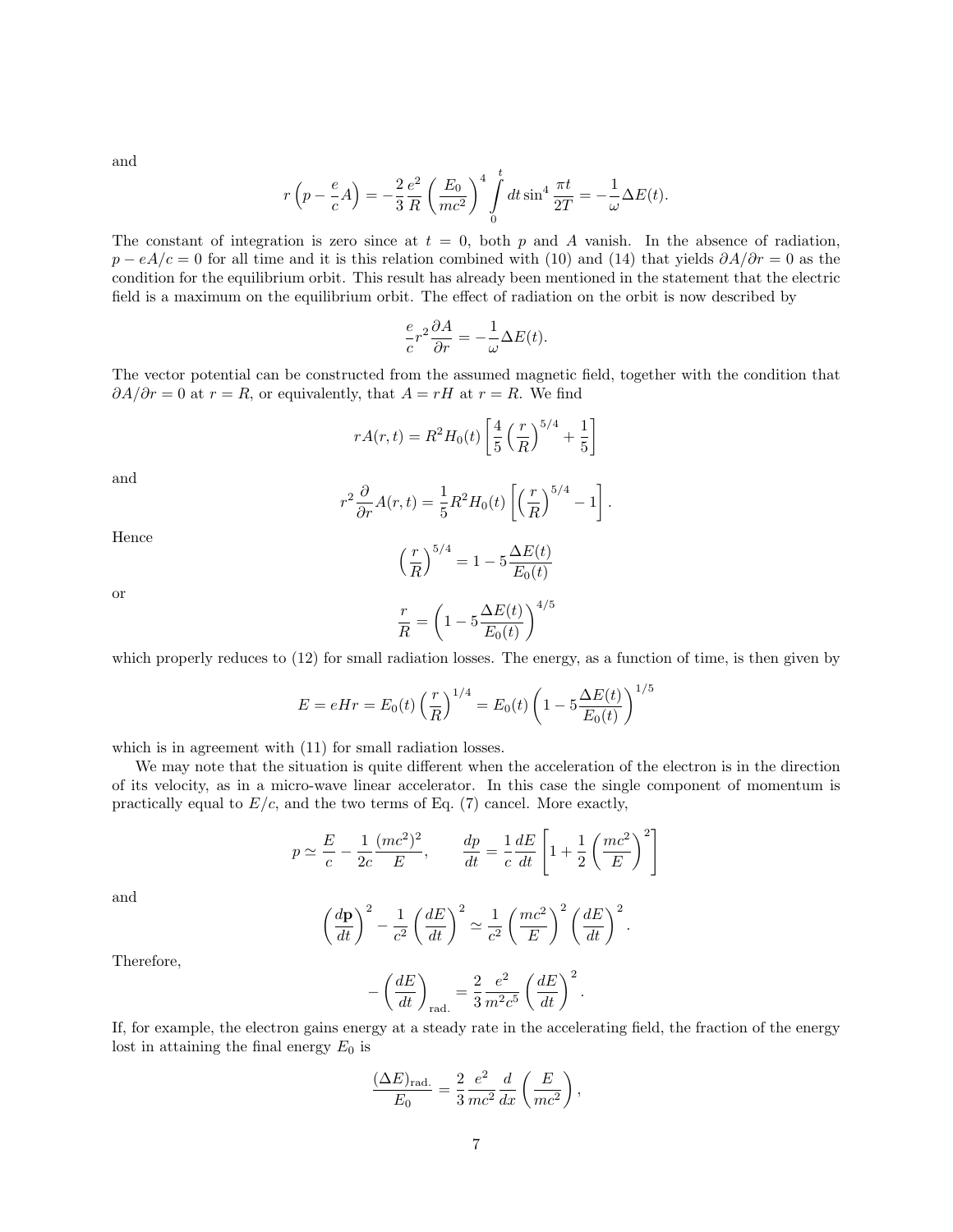written in terms of the rate of energy gain per unit distance. Hence, in order to lose an appreciable fraction of its final energy in radiation, the accelerating field must supply an energy equal to *mc*<sup>2</sup> in a distance equal to the classical radius of the electron.

An electron moving in a circular path radiates at frequencies which are integral multiples of the fundamental (angular) frequency  $\omega$ . Our next task is to determine the spectrum of the radiation, *i.e.*, the power radiated into each of the harmonics. The method employed will be that of evaluating the average rate at which the electron does work on the field. In terms of the cylindrical coordinate system  $\rho$ ,  $\varphi$ ,  $z$ , the position of the electron at time *t* is specified by  $\rho = R$ ,  $\varphi = \varphi_0 + \omega t$ ,  $z = 0$ , where  $\varphi_0$  is the angular position at the arbitrary time  $t = 0$ . The charge density of the point electron can be represented in terms of delta functions

$$
\rho(\mathbf{r},t) = e\delta(\mathbf{r} - \mathbf{r}_e(t)) = e\frac{\delta(\rho - R)}{R}\delta(z)\delta(\varphi - \varphi_0 - \omega t)
$$

where  $\delta(\varphi)$  is understood as a periodic delta function, that is,  $\varphi$  is always to be reduced, modulo  $2\pi$ , to the fundamental range, which is chosen to be, say,  $-\pi$  to  $\pi$ <sup>2</sup>. This periodic function can be expanded in a Fourier series,

$$
\delta(\varphi) = \frac{1}{2\pi} \sum_{n = -\infty}^{\infty} e^{in\varphi} \tag{16}
$$

whence the charge density has the form

$$
\rho(\mathbf{r},t) = \sum_{n=-\infty}^{\infty} e^{-in\omega t} \rho_n(\mathbf{r})
$$
\n(17)

where

$$
\rho_n(\mathbf{r}) = e^{\frac{\delta(\rho - R)}{R}} \delta(z) \frac{1}{2\pi} e^{in(\varphi - \varphi_0)}
$$

Similarly, the current density

$$
\mathbf{J}(\mathbf{r},t) = \rho(\mathbf{r},t)\mathbf{v}(t) = \mathbf{e}_{\varphi} v\rho(\mathbf{r},t)
$$

can be written

$$
\mathbf{J}(\mathbf{r},t)=\sum_{n=-\infty}^{\infty}e^{-in\omega t}\mathbf{J}_n(\mathbf{r})
$$

with

$$
\mathbf{J}_n(\mathbf{r}) = \mathbf{e}_{\varphi} \, ev \frac{\delta(\rho - R)}{R} \delta(z) \frac{1}{2\pi} e^{in(\varphi - \varphi_0)} \tag{18}
$$

where  $\mathbf{e}_{\varphi}$  is a unit vector in the direction of increasing  $\varphi$ , that is, tangential to the orbit.

The vector and scalar potential deduced from the retarded time solution of the field equation also have the form of Fourier series in time. The *n*-th Fourier amplitudes are, respectively,

$$
\mathbf{A}_n(\mathbf{r}) = \frac{1}{c} \int d^3 \mathbf{r}' \, \frac{e^{in\omega |\mathbf{r} - \mathbf{r}'|/c}}{|\mathbf{r} - \mathbf{r}'|} \, \mathbf{J}_n(\mathbf{r}')
$$
(19a)

$$
\phi_n(\mathbf{r}) = \int d^3 \mathbf{r}' \, \frac{e^{in\omega |\mathbf{r} - \mathbf{r}'|/c}}{|\mathbf{r} - \mathbf{r}'|} \, \rho_n(\mathbf{r}'). \tag{19b}
$$

In terms of these, the *n*-th Fourier amplitude of the electric field is

$$
\mathbf{E}_n(\mathbf{r}) = i \frac{n\omega}{c} \mathbf{A}_n(\mathbf{r}) - \nabla \phi_n(\mathbf{r}).
$$
\n(20)

<sup>2</sup>This sentence was slightly edited for readability.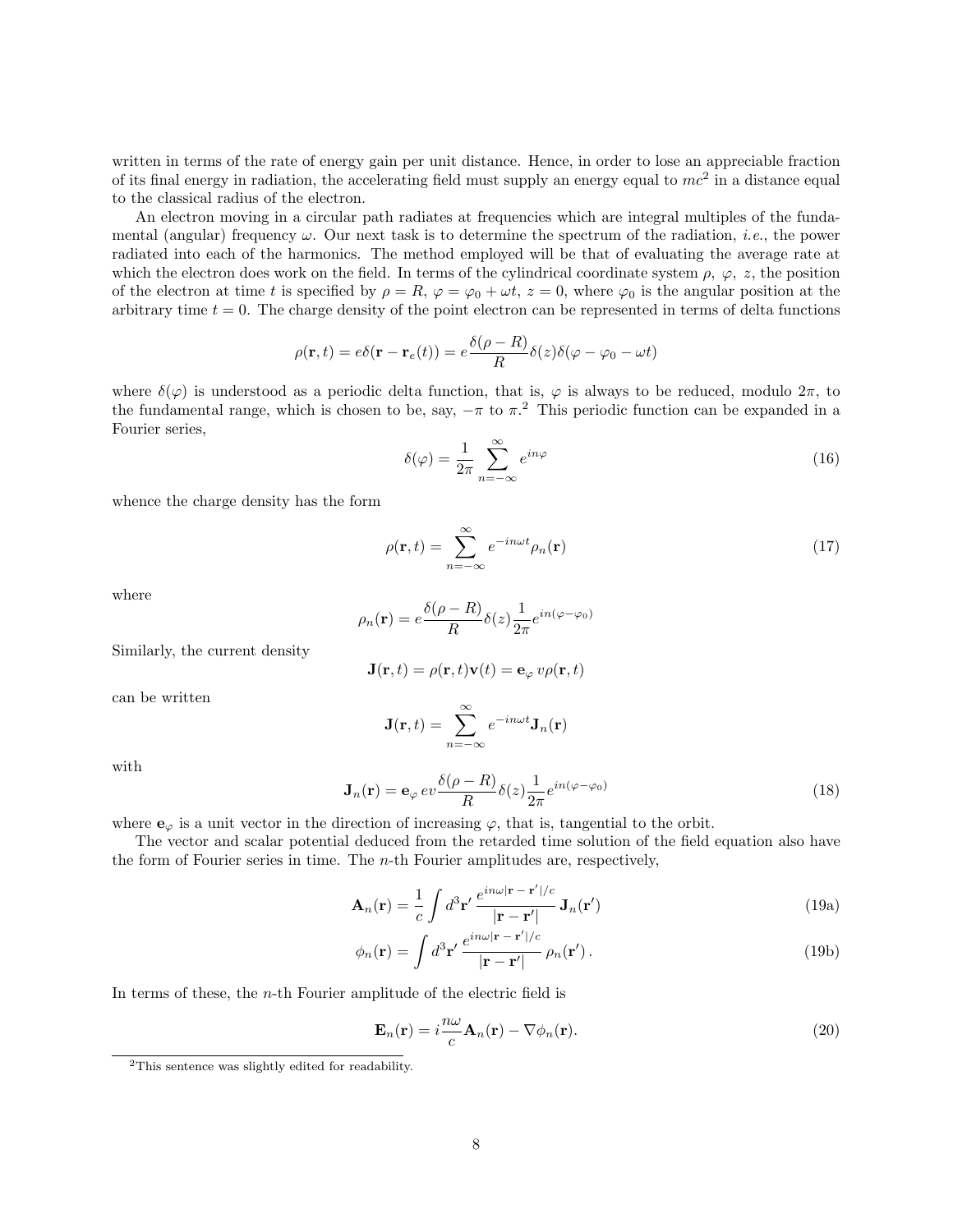The average power dissipated by the electron in the form of radiation equals the average rate at which the electron does work on the field,

$$
P = -\int d^3 \mathbf{r} \, \overline{\mathbf{E} \cdot \mathbf{J}} \, .
$$

On inserting the Fourier series for **E** and **J**, and noting, for example, that  $\mathbf{E}_{-n} = \mathbf{E}_n^*$ , in consequence of the reality of **E**, we obtain

$$
P = -\sum_{n=-\infty}^{\infty} \int d^3 \mathbf{r} \, \mathbf{J}_n^* \cdot \mathbf{E}_n = -2\text{Re}\left\{ \sum_{n=1}^{\infty} \int d^3 \mathbf{r} \, \mathbf{J}_n^* \cdot \mathbf{E}_n \right\}
$$

in which we have discarded the harmonic  $n = 0$ , which, of course, carries away no energy. We can now identify the *n*-th terms of this sum as the average power radiated in the *n*-th harmonic:

$$
P_n = -2\mathrm{Re}\left\{\int d^3\mathbf{r}\,\mathbf{J}_n^*\cdot\mathbf{E}_n\right\}.
$$

The latter expression is conveniently re-written on replacing the electric field by its expression in terms of the potentials, which, together with an integration by parts, yields

$$
P_n = 2\text{Re}\left\{in\omega \int d^3 \mathbf{r} \left[\rho_n^* \phi_n - \frac{1}{c} \mathbf{J}_n^* \cdot \mathbf{A}_n\right]\right\}
$$

on employing the equation of charge conservation,  $\nabla \cdot \mathbf{J}_n = in \omega \rho_n$ . If we now insert the explicit expressions for the potentials, we obtain

$$
P_n = 2\text{Re}\left\{in\omega \int d^3\mathbf{r} d^3\mathbf{r}' \frac{e^{in\omega|\mathbf{r}-\mathbf{r}'|/c}}{|\mathbf{r}-\mathbf{r}'|}\left[\rho_n^*(\mathbf{r})\rho_n(\mathbf{r}') - \frac{1}{c^2}\mathbf{J}_n^*(\mathbf{r})\cdot\mathbf{J}_n(\mathbf{r}')\right]\right\}.
$$
 (21)

Now performing the trivial integrations with respect to  $\rho$  and  $z$ , this becomes

$$
P_n = \text{Re}\left\{in\frac{\omega e^2}{R} \int \frac{d\varphi}{2\pi} \frac{d\varphi'}{2\pi} \frac{e^{2in\beta|\sin((\varphi - \varphi')/2)|}}{|\sin\frac{\varphi - \varphi'}{2}|} \left[1 - \beta^2 \cos(\varphi - \varphi')\right] e^{-in(\varphi - \varphi')} \right\}
$$

in which we have written  $\omega R/c = v/c = \beta$ . The introduction of  $\varphi - \varphi'$  as a variable further simplifies this to

$$
P_n = \text{Re}\left\{in\frac{\omega e^2}{R} \int\limits_{-\pi}^{\pi} \frac{d\varphi}{2\pi} \frac{e^{2in\beta|\sin(\varphi/2)|}}{|\sin\frac{\varphi}{2}|} \left(1 - \beta^2 \cos\varphi\right) e^{-in\varphi}\right\}.
$$
 (22)

Note that  $e^{-in\varphi}$  can be replaced by  $cos n\varphi$  without<sup>3</sup> altering the value of the integral. On taking the real part of the resultant expression, we get

$$
P_n = -n\frac{\omega e^2}{R} \int_{-\pi}^{\pi} \frac{d\varphi}{2\pi} \frac{\sin\left(2n\beta\sin\frac{\varphi}{2}\right)}{\sin\frac{\varphi}{2}} \left(1 - \beta^2\cos\varphi\right)\cos n\varphi. \tag{23}
$$

Before evaluating this expression, it is well to verify that the total power radiated in all harmonics agrees with that obtained previously. For this purpose, it is convenient to sum *n* from  $-\infty$  to  $\infty$ , and we therefore write

$$
P = \sum_{n=1}^{\infty} P_n = -\frac{\omega e^2}{2R} \int_{-\pi}^{\pi} \frac{d\varphi}{2\pi} \frac{1 - \beta^2 \cos \varphi}{\sin \frac{\varphi}{2}} \sum_{n=-\infty}^{\infty} n \cos n\varphi \sin \left(2n\beta \sin \frac{\varphi}{2}\right).
$$

<sup>&</sup>lt;sup>3</sup>The manuscript says "with" instead of "without."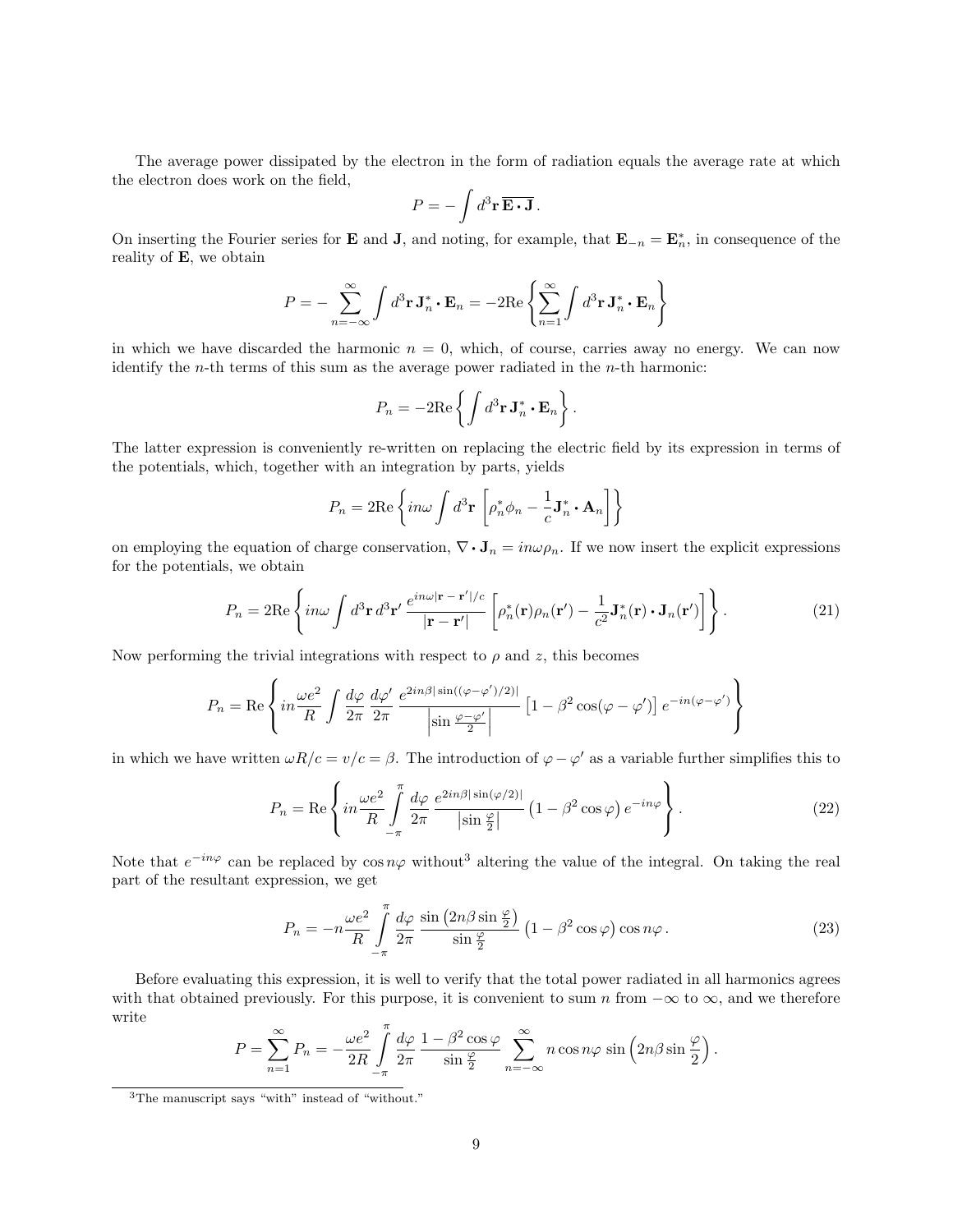Now,

$$
\sum_{n=-\infty}^{\infty} n \cos n\varphi \sin \left(2n\beta \sin \frac{\varphi}{2}\right) = \left[\frac{d}{d\varphi}\right] \sum_{n=-\infty}^{\infty} \sin n\varphi \sin \left(2n\beta \sin \frac{\varphi}{2}\right)
$$

$$
= \frac{1}{2} \left[\frac{d}{d\varphi}\right] \sum_{n=-\infty}^{\infty} \left\{e^{in(\varphi - 2\beta \sin(\varphi/2))} - e^{in(\varphi + 2\beta \sin(\varphi/2))}\right\}
$$

where  $\left[\frac{d}{d\varphi}\right]$  signifies that  $\sin(\varphi/2)$  is to be regarded as constant in differentiating with respect to  $\varphi$ . We have already remarked (Eq.  $(16)$ ) that<sup>4</sup>

$$
\delta(\varphi) = \frac{1}{2\pi} \sum_{n=-\infty}^{\infty} e^{in\varphi}, \qquad -\pi < \varphi < \pi
$$

and, in consequence,

$$
P = \beta \frac{\omega e^2}{R} \int_{-\pi}^{\pi} d\varphi \left(1 - \beta^2 \cos \varphi\right) \left[\frac{d}{d\varphi}\right] \left\{ \frac{\delta \left(\varphi + 2\beta \sin \frac{\varphi}{2}\right) - \delta \left(\varphi - 2\beta \sin \frac{\varphi}{2}\right)}{4\beta \sin \frac{\varphi}{2}} \right\}.
$$
 (24)

It is now convenient to expand the delta functions  $\delta(\varphi \pm 2\beta \sin(\varphi/2))$  in a power series in  $2\beta \sin(\varphi/2)$ ; thus

$$
\delta(\varphi \pm 2\beta \sin \frac{\varphi}{2}) = \sum_{n=0}^{\infty} \frac{\left(\pm 2\beta \sin \frac{\varphi}{2}\right)^n}{n!} \left(\frac{d}{d\varphi}\right)^n \delta(\varphi)
$$

from which we deduce

$$
\left[\frac{d}{d\varphi}\right] \left\{ \frac{\delta\left(\varphi + 2\beta\sin\frac{\varphi}{2}\right) - \delta\left(\varphi - 2\beta\sin\frac{\varphi}{2}\right)}{4\beta\sin\frac{\varphi}{2}} \right\} = \sum_{n=0}^{\infty} \frac{\left(2\beta\sin\frac{\varphi}{2}\right)^{2n}}{\left(2n+1\right)!} \left(\frac{d}{d\varphi}\right)^{2n+2} \delta(\varphi)
$$

on recalling the significance of the operator  $\left[\frac{d}{d\varphi}\right]$ . A suitable integration by parts transforms Eq. (24) into

$$
P = \beta \frac{\omega e^2}{R} \sum_{n=0}^{\infty} \int_{-\pi}^{\pi} d\varphi \, \delta(\varphi) \left(\frac{d}{d\varphi}\right)^{2n+2} \frac{\left(2\beta \sin \frac{\varphi}{2}\right)^{2n}}{(2n+1)!} \left(1 - \beta^2 \cos \varphi\right)
$$
  
= 
$$
\beta \frac{\omega e^2}{R} \left\{ (1 - \beta^2) \sum_{n=0}^{\infty} \left[ \left(\frac{d}{d\varphi}\right)^{2n+2} \frac{\left(2\beta \sin \frac{\varphi}{2}\right)^{2n}}{(2n+1)!} \right]_{\varphi=0} + \frac{1}{2} \sum_{n=0}^{\infty} \left[ \left(\frac{d}{d\varphi}\right)^{2n+2} \frac{\left(2\beta \sin \frac{\varphi}{2}\right)^{2n+2}}{(2n+1)!} \right]_{\varphi=0} \right\}
$$

in which the second step involves the fundamental property of the delta function, and the relation

$$
1 - \beta^2 \cos \varphi = 1 - \beta^2 + 2\beta^2 \sin^2 \frac{\varphi}{2}.
$$
 (25)

Performing the indicated operations, we obtain finally

$$
P = \beta \frac{\omega e^2}{R} \left[ \beta^2 \sum_{n=0}^{\infty} (n+1) \beta^{2n} - (1-\beta^2) \frac{1}{6} \sum_{n=0}^{\infty} n(n+1) \beta^{2n} \right]
$$
  
=  $\frac{\omega e^2}{R} \beta^3 \left[ \frac{d}{d\beta^2} \frac{1}{1-\beta^2} - (1-\beta^2) \frac{1}{6} \left( \frac{d}{d\beta^2} \right)^2 \frac{1}{1-\beta^2} \right]$   
=  $\frac{2}{3} \frac{\omega e^2}{R} \frac{\beta^3}{(1-\beta^2)^2}$   
=  $\frac{2}{3} \frac{\omega e^2}{R} \beta^3 \left( \frac{E}{mc^2} \right)^4$ 

<sup>4</sup>In the manuscript the range for  $\varphi$  is declared to be  $-2\pi < \varphi < 2\pi$ , which is unnecessarily twice as wide as it needs to be.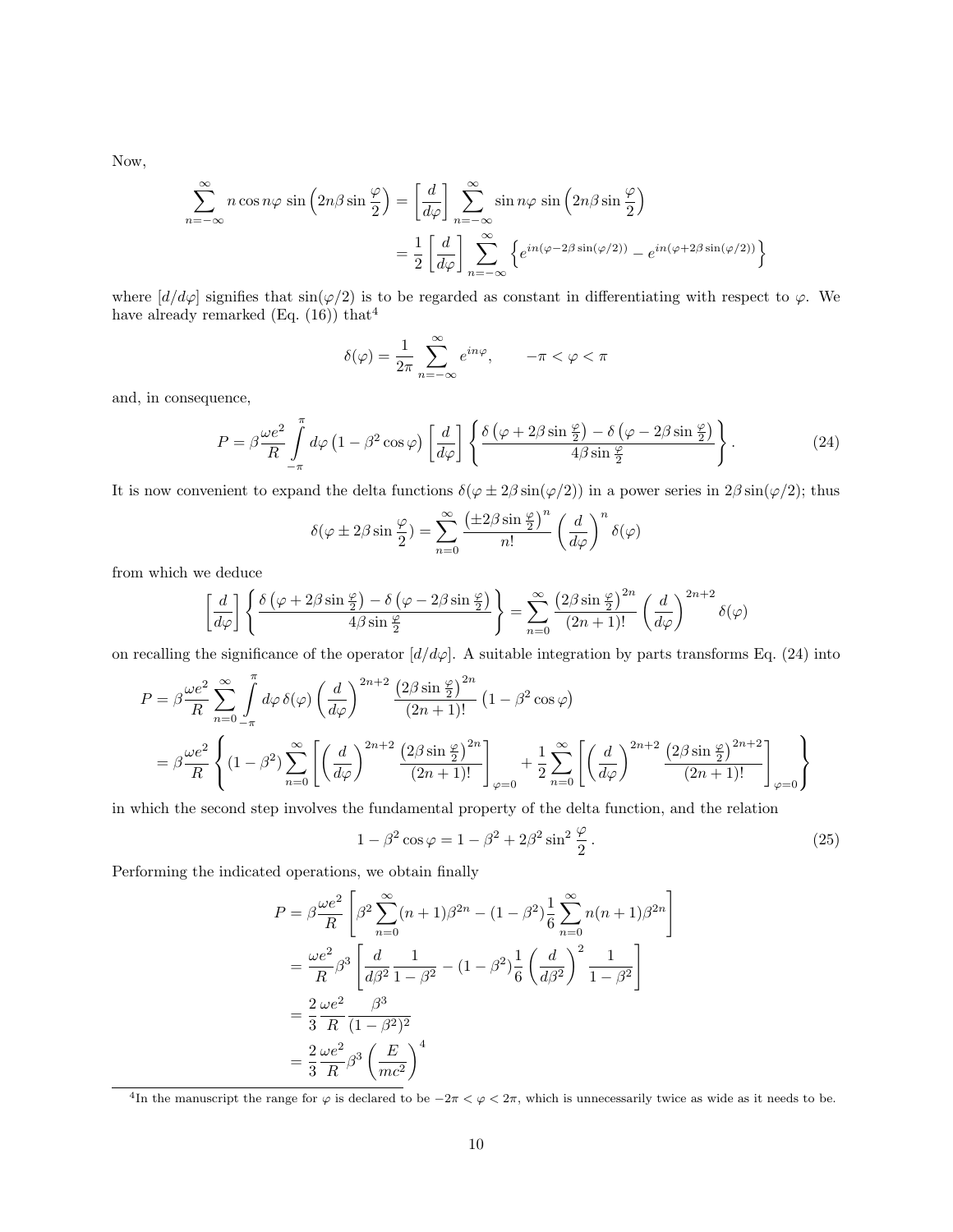in complete agreement with Eq. (9).

We return to the formula for the power radiated into the *n*-th harmonic, Eq. (23), which may be written

$$
P_n = -n\frac{\omega e^2}{R} \left[ (1 - \beta^2) \int_{-\pi}^{\pi} \frac{d\varphi}{2\pi} \frac{\sin(2n\beta \sin \frac{\varphi}{2})}{\sin \frac{\varphi}{2}} \cos n\varphi + 2\beta^2 \int_{-\pi}^{\pi} \frac{d\varphi}{2\pi} \sin(2n\beta \sin \frac{\varphi}{2}) \sin \frac{\varphi}{2} \cos n\varphi \right]
$$

with the aid of (25). Both integrals can be expressed in terms of Bessel functions, for the operations of integration and differentiation with respect to *z*, applied to the equation

$$
\int_{-\pi}^{\pi} \frac{d\varphi}{2\pi} \cos\left(z \sin\frac{\varphi}{2}\right) \cos n\varphi = J_{2n}(z)
$$

yield

$$
\int_{-\pi}^{\pi} \frac{d\varphi}{2\pi} \frac{\sin\left(z \sin\frac{\varphi}{2}\right)}{\sin\frac{\varphi}{2}} \cos n\varphi = \int_{0}^{z} dx J_{2n}(x)
$$

$$
\int_{-\pi}^{\pi} \frac{d\varphi}{2\pi} \sin\left(z \sin\frac{\varphi}{2}\right) \sin\frac{\varphi}{2} \cos n\varphi = -J'_{2n}(z).
$$

Therefore,

$$
P_n = n \frac{\omega e^2}{R} \left[ 2\beta^2 J'_{2n}(2n\beta) - (1 - \beta^2) \int_0^{2n\beta} dx J_{2n}(x) \right].
$$
 (26)

The most striking thing about this result is the absence of any marked dependence on energy, at least for small *n*, while the total power contains the very large factor  $(E/mc^2)^4$ . The conclusion is irresistible that an enormous number of harmonics must contribute to the total radiation for  $E/mc^2 \gg 1$ . To verify this contention we shall examine  $P_n$  with  $n \gg 1$ , employing the following approximate Bessel function representations, valid for large order,

$$
J_{2n}(2n\beta) = \frac{(1-\beta^2)^{1/2}}{\pi\sqrt{3}} K_{1/3} \left(\frac{2n}{3}(1-\beta^2)^{3/2}\right)
$$
  
=  $\frac{1}{\pi\sqrt{3}} \left(\frac{3}{2n}\right)^{1/3} \xi^{1/3} K_{1/3}(\xi), \qquad \xi = \frac{2n}{3} \left(\frac{mc^2}{E}\right)^3$  (27)

and

$$
J'_{2n}(2n\beta) = \frac{1}{\pi\sqrt{3}} \left(\frac{3}{2n}\right)^{2/3} \xi^{2/3} K_{2/3}(\xi).
$$
 (28)

Hence<sup>5</sup>

$$
P_n = \frac{\omega e^2}{R} \left(\frac{2n}{3}\right)^{1/3} \frac{\sqrt{3}}{2\pi} \xi^{2/3} \left[2K_{2/3}(\xi) - \int\limits_{\xi}^{\infty} dx \, K_{1/3}(x)\right], \qquad n \gg 1. \tag{29}
$$

<sup>&</sup>lt;sup>5</sup>By using basic properties of the *K*-functions it is straightforward to show that the square bracket in Eq. (29) is  $[\cdots]$  =  $\int$  $\int dx K_{5/3}(x)$ , which yields the more familiar expression for  $P_n$ .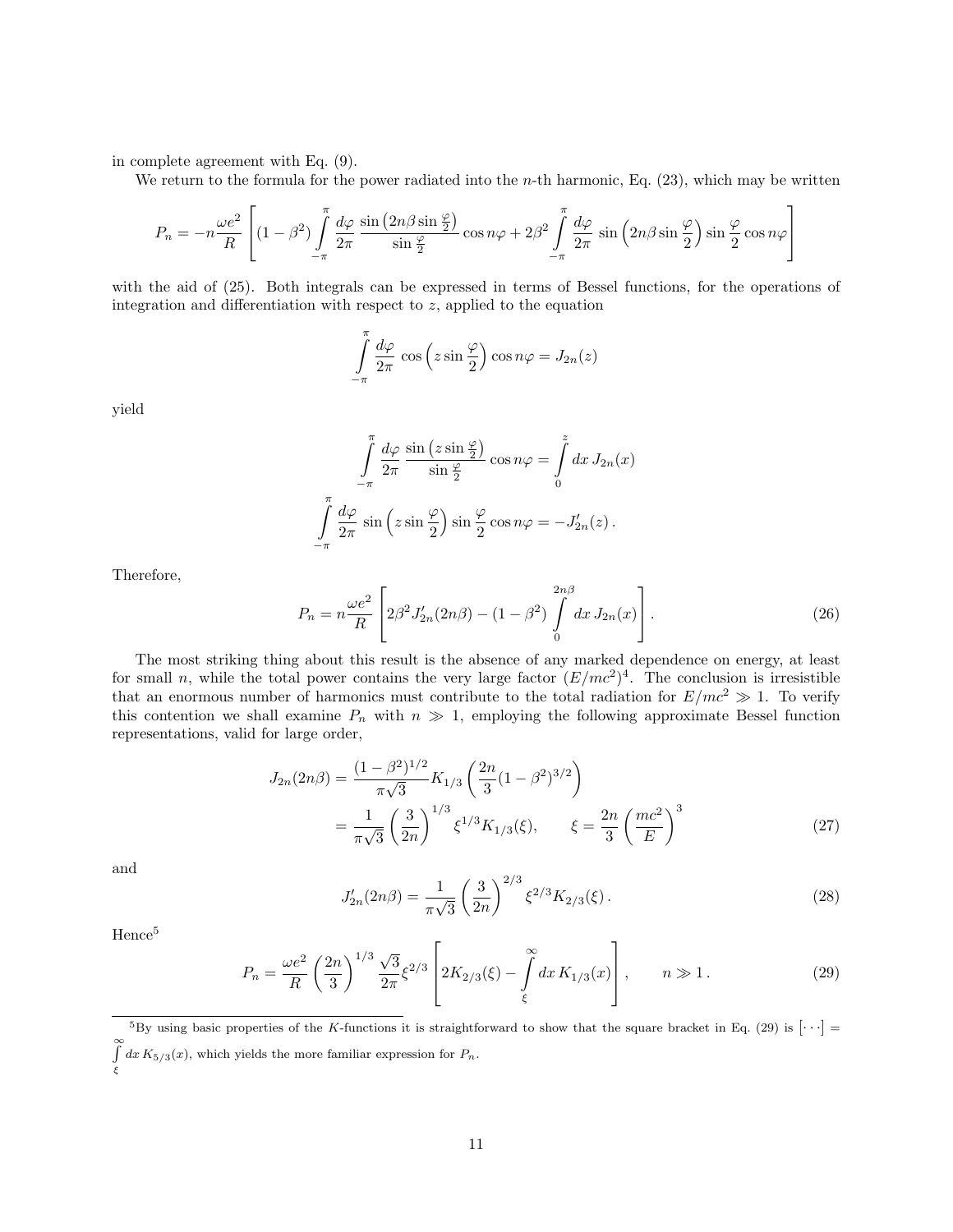In virtue of the properties of the Bessel functions of imaginary argument, the behavior of *P<sup>n</sup>* is radically different depending upon whether *ξ* is large or small compared to unity. Hence a critical harmonic number is

$$
n_0 = \left(\frac{E}{mc^2}\right)^3
$$

which is  $\sim 10^7$  for  $E = 10^8$  eV. For  $n \ll n_0, \xi \ll 1$ ,

$$
P_n = \frac{\omega e^2}{R} \left(\frac{n}{3}\right)^{1/3} \frac{\sqrt{3}}{\pi} \Gamma\left(\frac{2}{3}\right), \qquad 1 \ll n \ll n_0. \tag{30}
$$

Although supposedly valid only for *n* large compared with unity, this result is in error by only 15% for  $n = 1$ , and for  $n = 5$ , the error has decreased to 5%. When  $n \gg n_0$ ,  $\xi \gg 1$ ,

$$
P_n = \frac{\omega e^2}{R} \frac{E}{mc^2} \frac{\sqrt{3}}{2\pi} \sqrt{\frac{\pi \xi}{2}} e^{-\xi}, \qquad n \gg n_0.
$$

Thus the energy radiated in a given harmonic steadily increases with the order of the harmonic until  $n \sim n_0$ , after which there is a rapid decrease. Since the variation with *n* in the important region,  $n < n_0$ , is as  $n^{1/3}$ , the total power in all harmonics should be proportional to  $n_0^{4/3}$ , which indeed is  $(E/mc^2)^4$ . For a more precise check of the formula (29), we calculate

$$
P = \sum_{n=1}^{\infty} P_n \simeq \frac{3}{2} \left(\frac{E}{mc^2}\right)^3 \int_0^{\infty} d\xi P_n
$$
  
=  $\frac{\omega e^2}{R} \left(\frac{E}{mc^2}\right)^4 \frac{3\sqrt{3}}{4\pi} \int_0^{\infty} d\xi \xi \left[2K_{2/3}(\xi) - \int_{\xi}^{\infty} dx K_{1/3}(x)\right]$   
=  $\frac{\omega e^2}{R} \left(\frac{E}{mc^2}\right)^4 \frac{3\sqrt{3}}{4\pi} \left[2 \int_0^{\infty} d\xi \xi K_{2/3}(\xi) - \frac{1}{2} \int_0^{\infty} d\xi \xi^2 K_{1/3}(\xi)\right]$   
=  $\frac{2}{3} \frac{\omega e^2}{R} \left(\frac{E}{mc^2}\right)^4$ 

with the aid of the integral

$$
\int_{0}^{\infty} dt K_{\nu}(t) t^{\mu-1} = 2^{\mu-2} \Gamma\left(\frac{\mu-\nu}{2}\right) \Gamma\left(\frac{\mu+\nu}{2}\right).
$$

We, therefore, see that the energy is spread over  $n_0$  harmonics with most of the energy appearing in the higher harmonics. The fraction of the power that is radiated in the first harmonic is ~  $(mc^2/E)^{\frac{1}{4}}$  which is approximately  $10^{-9}$  for  $E = 10^8$  eV. Thus the spectral region in which the energy is predominant is not the fundamental  $\lambda = 2\pi R$  (~ 3 m for  $R = 0.5$  m), but rather  $\lambda \sim 2\pi R/n_0 = 2\pi R(mc^2/E)^3$ , which is approximately  $4 \times 10^{-5}$  cm for  $R = 0.5$  m and  $E = 10^8$  eV. Hence the betatron is a source of visible radiation, rather than ultra-high frequency radio waves.

A knowledge of the angular distribution of the emitted energy is principally of interest in connection with the experimental detection of the radiation. We shall investigate it by the customary Poynting vector procedure. At a distance from the circular orbit large in comparison with the radius *R*, and, a fortiori, with all wavelengths generated by the electron, the expression for the *n*-th Fourier amplitude of the vector potential, Eq. (19b), can be replaced by

$$
\mathbf{A}_n(\mathbf{r}) = \frac{e^{in\omega r/c}}{rc} \int d^3 \mathbf{r'} \mathbf{J}_n(\mathbf{r'}) e^{-in\omega \hat{\mathbf{n}} \cdot \mathbf{r'}/c} , \qquad r \gg R
$$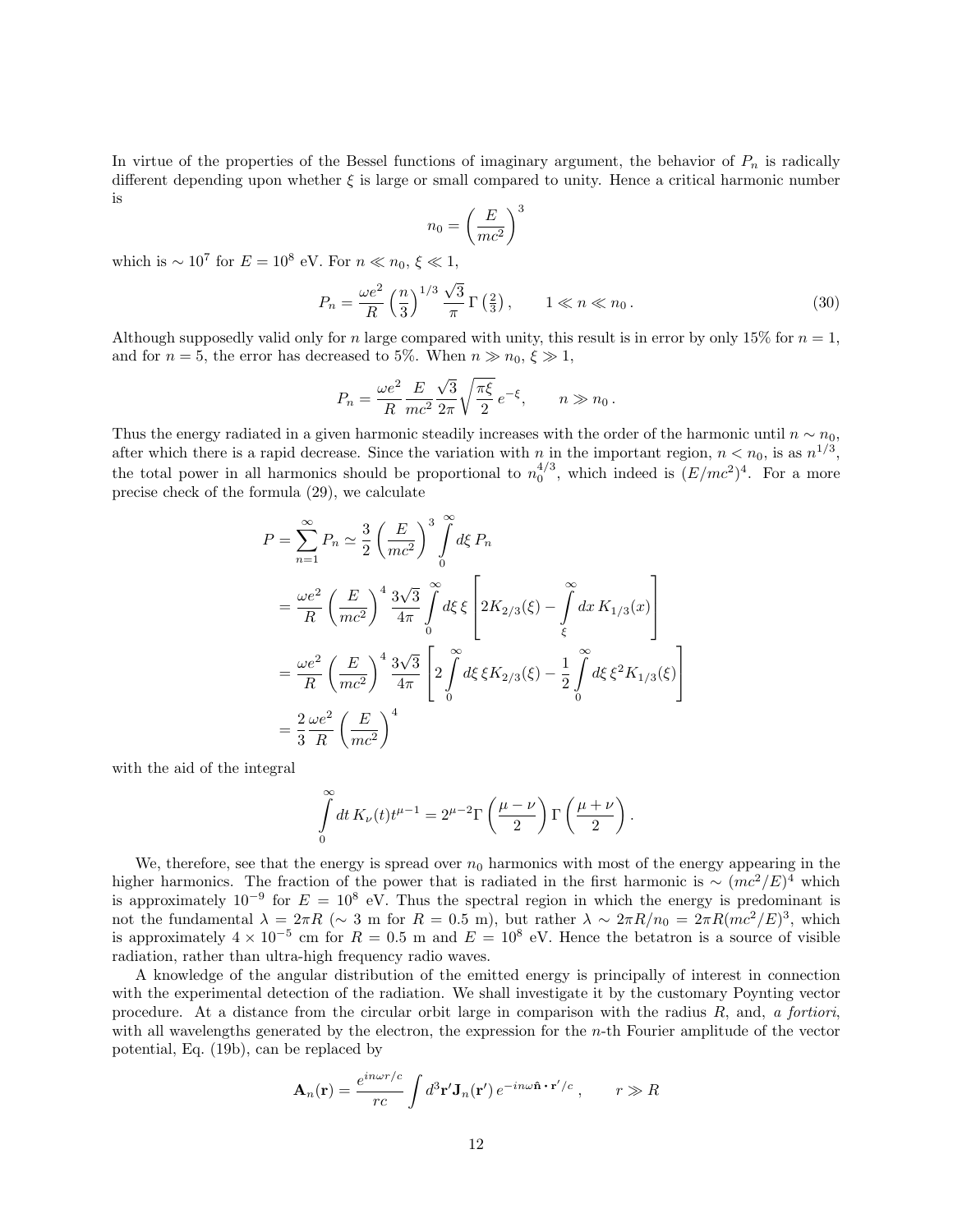where  $\hat{\mathbf{n}}$  is a unit vector directed toward the point of observation. The scalar potential is most conveniently expressed in terms of the vector potential by means of the Lorentz condition, which makes the following statement about the Fourier amplitudes:

$$
\nabla \cdot \mathbf{A}_n = i \frac{n\omega}{c} \phi_n \,.
$$

Under the conditions contemplated, the gradient operator can be replaced by  $i(n\omega/c)\hat{\bf n}$ , for it effectively acts only on the rapidly oscillating  $e^{in\omega r/c}$ . Hence  $\phi_n = \hat{\mathbf{n}} \cdot \mathbf{A}_n$  and, in consequence, the electric field Fourier amplitude is  $(cf. Eq. (20))$ 

$$
\mathbf{E}_n = i\frac{n\omega}{c}(\mathbf{A}_n - \hat{\mathbf{n}}(\hat{\mathbf{n}} \cdot \mathbf{A}_n)) = -i\frac{n\omega}{c}\hat{\mathbf{n}} \times (\hat{\mathbf{n}} \times \mathbf{A}_n)
$$

and the magnetic field amplitude is, similarly,

$$
\mathbf{H}_n = \nabla \times \mathbf{A}_n = i \frac{n\omega}{c} \hat{\mathbf{n}} \times \mathbf{A}_n
$$

which together express the usual relations between the electric and magnetic fields in the wave zone. The average flux is

$$
\mathbf{S} = \frac{c}{4\pi} \overline{\mathbf{E} \times \mathbf{H}} = \frac{c}{4\pi} \sum_{n=-\infty}^{\infty} \mathbf{E}_n^* \times \mathbf{H}_n = \frac{c}{2\pi} \text{Re} \left\{ \sum_{n=1}^{\infty} \mathbf{E}_n^* \times \mathbf{H}_n \right\}
$$

and hence the energy flux associated with the *n*-th harmonic is

$$
\mathbf{S}_n = \frac{c}{2\pi} \text{Re} \left\{ \mathbf{E}_n^* \times \mathbf{H}_n \right\} = \hat{\mathbf{n}} \frac{c}{2\pi} \left| \mathbf{E}_n \right|^2 = \hat{\mathbf{n}} \frac{n^2 \omega^2}{2\pi c} \left[ \left| \mathbf{A}_n \right|^2 - \left| \hat{\mathbf{n}} \cdot \mathbf{A}_n \right|^2 \right]
$$

The integral expression for  $\mathbf{A}_n$  can be immediately simplified to

$$
\mathbf{A}_n(\mathbf{r}) = \frac{e^{in\omega r/c}}{r} e\beta \int_{-\pi}^{\pi} \frac{d\varphi'}{2\pi} e^{-in\beta \sin \theta \cos(\varphi - \varphi')} \mathbf{e}_{\varphi'} e^{in(\varphi' - \varphi_0)}
$$

on inserting (18) and integrating with respect to  $\rho$  and z. Here  $\theta$  and  $\varphi$  are the polar angles of the observation point,  $\theta = 0$  corresponding to the positive *z* axis. It must be remembered, in performing the  $\varphi'$  integration, that **e***<sup>ϕ</sup>*<sup>0</sup> is a variable vector, which, however, can be resolved into the constant radial and angular unit vectors associated with the point of observation,

$$
\mathbf{e}_{\varphi'} = \mathbf{e}_{\varphi} \cos(\varphi - \varphi') + \mathbf{e}_{\rho} \sin(\varphi - \varphi')
$$

Hence,

$$
\mathbf{A}_n(\mathbf{r}) = \frac{e^{in\omega r/c}}{r} e\beta e^{in(\varphi - \varphi_0)} \left[ \mathbf{e}_{\varphi} \int_{-\pi}^{\pi} \frac{d\varphi'}{2\pi} e^{-in\beta \sin \theta \cos \varphi'} \cos \varphi' e^{in\varphi'} - \mathbf{e}_{\rho} \int_{-\pi}^{\pi} \frac{d\varphi'}{2\pi} e^{-in\beta \sin \theta \cos \varphi'} \sin \varphi' e^{in\varphi'} \right]
$$

where we have also replaced  $\varphi' - \varphi$  by  $\varphi'$  as the variable of integration. From the well-known integral

$$
\int_{-\pi}^{\pi} \frac{d\varphi'}{2\pi} e^{-ix\cos\varphi'} e^{in\varphi'} = i^{-n} J_n(x)
$$

we derive

$$
\int_{-\pi}^{\pi} \frac{d\varphi'}{2\pi} e^{-ix\cos\varphi'} \cos\varphi' e^{in\varphi'} = i^{1-n} J'_n(x)
$$

$$
\int_{-\pi}^{\pi} \frac{d\varphi'}{2\pi} e^{-ix\cos\varphi'} \sin\varphi' e^{in\varphi'} = -i^{-n} \frac{n}{x} J_n(x)
$$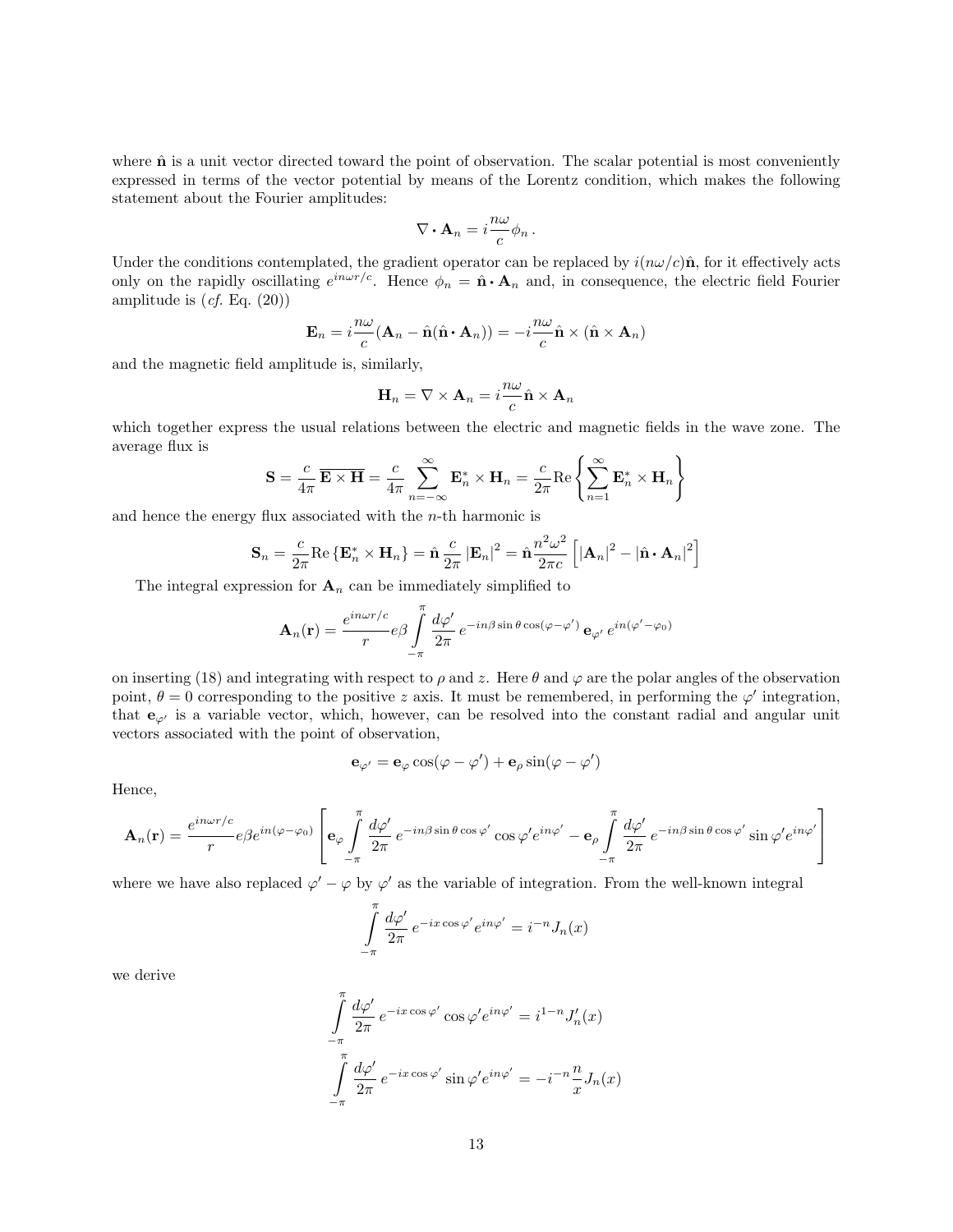by differentiation with respect to  $x$ , and integration by parts, respectively. Therefore,

$$
\mathbf{A}_n(\mathbf{r}) = e\beta \frac{e^{in\omega r/c}}{r} e^{in(\varphi - \varphi_0 - \pi/2)} \left[ i \mathbf{e}_{\varphi} J'_n(n\beta \sin \theta) + \mathbf{e}_{\rho} \frac{J_n(n\beta \sin \theta)}{\beta \sin \theta} \right]
$$

and

$$
|\mathbf{A}_n|^2 = \frac{e^2 \beta^2}{r^2} \left[ J_n'^2(n\beta \sin \theta) + \frac{J_n^2(n\beta \sin \theta)}{\beta^2 \sin^2 \theta} \right]
$$

$$
|\hat{\mathbf{n}} \cdot \mathbf{A}_n|^2 = \frac{e^2 \beta^2}{r^2} \sin^2 \theta \left[ \frac{J_n^2(n\beta \sin \theta)}{\beta^2 \sin^2 \theta} \right].
$$

Thus, finally, the power radiated in the  $n$ -th harmonic into a unit solid angle about the direction  $\hat{\mathbf{n}}$  is

$$
P_n(\hat{\mathbf{n}}) = r^2 |\mathbf{S}_n| = \frac{\omega e^2}{2\pi R} \beta^3 n^2 \left[ J_n'^2(n\beta \sin \theta) + \cos^2 \theta \frac{J_n^2(n\beta \sin \theta)}{\beta^2 \sin^2 \theta} \right]
$$
(31)

which naturally depends only upon the angle *θ*.

As a check upon this result we shall verify that the total power radiated in the *n*-th harmonic into a unit solid angle about the direction  $\hat{\mathbf{n}}$  is in agreement with Eq. (26). To this end we multiply (31) by the element of solid angle  $2\pi \sin \theta d\theta$  and integrate with respect to  $\theta$  from 0 to  $\pi$ :

$$
P_n = \frac{\omega e^2}{R} \beta^3 n^2 \int_0^{\pi} d\theta \, \sin \theta \left[ J_n'^2(n\beta \sin \theta) + \cos^2 \theta \frac{J_n^2(n\beta \sin \theta)}{\beta^2 \sin^2 \theta} \right]. \tag{32}
$$

To evaluate these integrals we employ the formula

$$
\int_{0}^{2\pi} \frac{d\varphi}{2\pi} J_{2n}(2x \cos \varphi) = J_n^2(x).
$$

Thus

$$
\int_{0}^{\pi} d\theta \sin \theta \, J_n^2(n\beta \sin \theta) = \int_{0}^{\pi} d\theta \sin \theta \int_{0}^{2\pi} \frac{d\varphi}{2\pi} J_{2n}(2n\beta \sin \theta \cos \varphi)
$$

$$
= \int_{0}^{\pi} d\theta \sin \theta \int_{0}^{2\pi} \frac{d\varphi}{2\pi} J_{2n}(2n\beta \cos \theta) = \frac{1}{n\beta} \int_{0}^{2n\beta} dx \, J_{2n}(x)
$$

where the third integral is derived from the second by regarding it as an integral extended over the surface of a unit sphere. The replacement of  $\sin \theta \cos \phi$ , the *x*-coordinate of a point on the sphere, by  $\cos \theta$ , the *z*-coordinate, amounts to a rotation of the coordinate system, which does not affect the value of the integral. By combining the Bessel function recurrence relations

$$
2J'_{n}(x) = J_{n-1}(x) - J_{n+1}(x)
$$

$$
\frac{2n}{x}J_{n}(x) = J_{n-1}(x) + J_{n+1}(x)
$$

into

$$
J_n'^2(x) + \left(\frac{n}{x}\right)^2 J_n^2(x) = \frac{1}{2} \left( J_{n-1}^2(x) + J_{n+1}^2(x) \right)
$$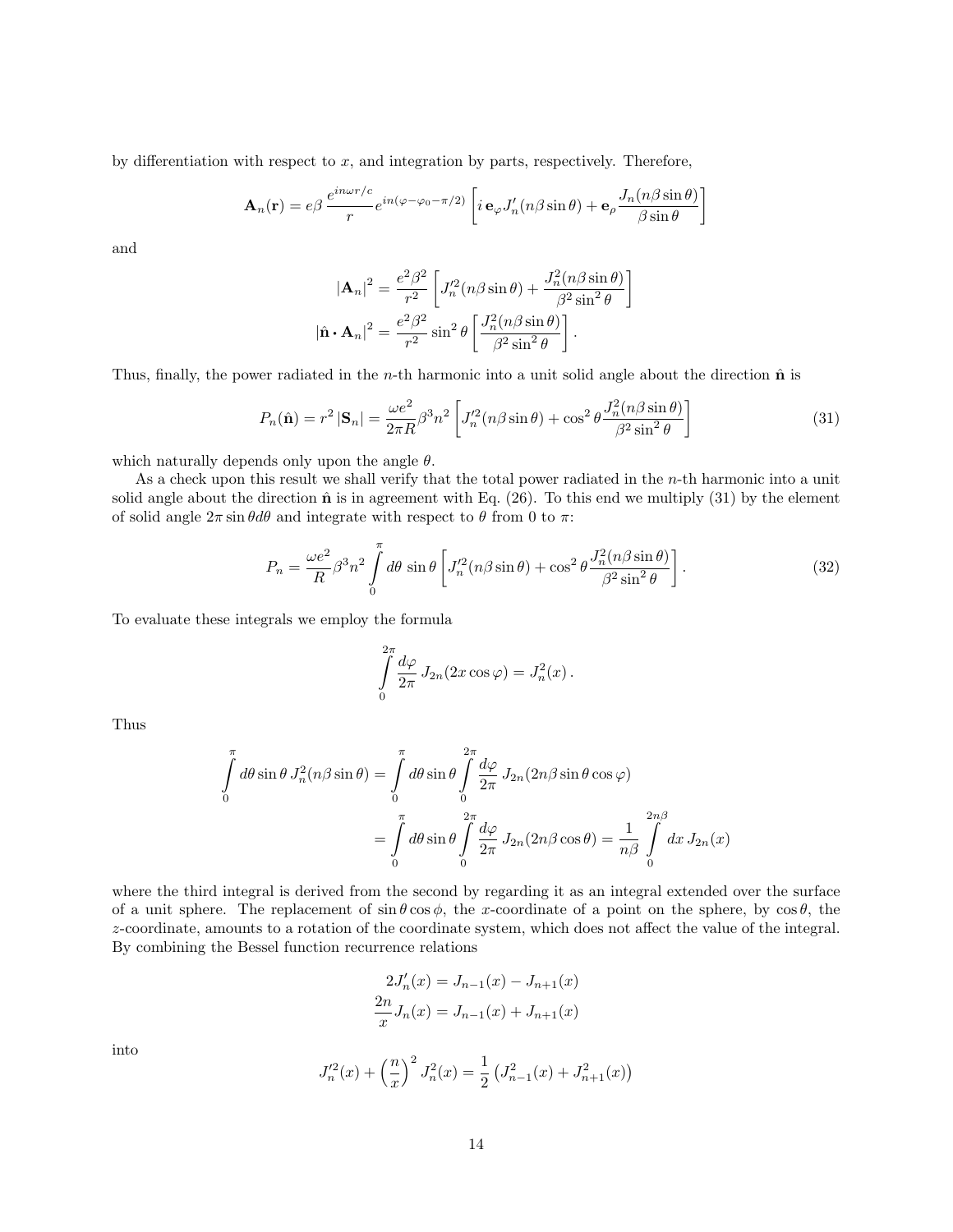we obtain, in a similar way,

$$
\int_{0}^{\pi} d\theta \sin \theta \left[ J_n'^2(n\beta \sin \theta) + \frac{J_n^2(n\beta \sin \theta)}{\beta^2 \sin^2 \theta} \right]
$$
  
=  $\frac{1}{2} \int_{0}^{\pi} d\theta \sin \theta \int_{0}^{2\pi} \frac{d\varphi}{2\pi} [J_{2n+2}(2n\beta \sin \theta \cos \varphi) + J_{2n-2}(2n\beta \sin \theta \cos \varphi)]$   
=  $\frac{1}{2n\beta} \int_{0}^{2n\beta} dx [J_{2n+2}(x) + J_{2n-2}(x)] = \frac{1}{n\beta} \int_{0}^{2n\beta} dx J_{2n}(x) + \frac{2}{n\beta} J_{2n}'(2n\beta).$ 

The last transformation requires the use of

$$
\frac{1}{2}(J_{2n-2}(x) + J_{2n+2}(x)) = J_{2n}(x) + 2J''_{2n}(x).
$$

Combining the two integrals, we reach the desired result.

The angular distribution of the high harmonics is of principal interest, for we have seen that little energy is radiated in the longer wave lengths. The general character of the radiation pattern is easily seen, for Bessel functions of high order are very small if the argument is appreciably less than the order, and therefore the radiation intensity is negligible unless  $\sin \theta$  is close to unity. Hence the radiation is closely confined to the plane of the orbit. For a more precise analysis, we employ the approximate Bessel function representation already described (Eqs. (27) and (28)). Introducing the angle<sup>6</sup>  $\psi = \pi/2 - \theta$  between the point of observation and the plane of the orbit, which we suppose to be small, we write the power radiated into a unit angular range about the angle  $\psi$ , in the *n*-th harmonic, as

$$
P_n(\psi) = \frac{\omega e^2}{R} \frac{3}{\pi^2} \left(\frac{n}{3}\right)^{2/3} \left[ \xi^{4/3} K_{2/3}^2(\xi) + \psi^2 \left(\frac{n}{3}\right)^{2/3} \xi^{2/3} K_{1/3}^2(\xi) \right]
$$

where

$$
\xi = \frac{n}{3} \left( 1 - \beta^2 \sin^2 \theta \right)^{3/2} \simeq \frac{n}{3} \left( \psi^2 + \left( \frac{mc^2}{E} \right)^2 \right)^{3/2}
$$

In consequence of the properties of the cylinder functions, the radiation intensity decreases rapidly when *ξ* becomes appreciably greater than unity. Hence, for the modes of importance,  $n < (E/mc^2)^3$ , the angular range within which the energy is sensibly confined is of the order  $n^{-1/3}$ . Within this angular range the intensity per unit angle is essentially independent of  $\psi$  and varies with *n* as  $n^{2/3}$ , which is consistent with the  $n^{1/3}$  variation of the total power in a given harmonic. In virtue of the concentration of the radiation at the higher harmonics,  $n \sim n_0$ , it is clear that the mean angular range for the total radiation will be  $\sim n_0^{-1/3} = mc^2/E$ , which is approximately 0.3° for  $E = 10^8$  eV.

Although this result is quite informative, it does not give a complete picture of the radiation angular distribution, for it is concerned only with the average properties, giving no information about the instantaneous radiation pattern of an electron pursuing the circular trajectory. We shall now show that the electron radiates within a cone of angle ∼ *mc*<sup>2</sup>*/E* drawn about the instantaneous direction of motion. Thus, an observer stationed in the plane of the orbit will only detect radiation emitted from that small part of the path within which the velocity of the electron is directed toward the point of observation. To prove this contention, we appeal to the well known retarded potentials of a point charge moving in an arbitrary manner,

$$
\phi(\mathbf{r},t) = \frac{e}{|\mathbf{r} - \mathbf{r}_e(\tau)| - \frac{\mathbf{v}(\tau)}{c} \cdot (\mathbf{r} - \mathbf{r}_e(\tau))}
$$

<sup>&</sup>lt;sup>6</sup>The manuscript actually says  $\psi = \theta - \pi/2$ ; although the sign difference in the definition of  $\psi$  is of no consequence in the context of this paper, I chose to follow the conventional definition.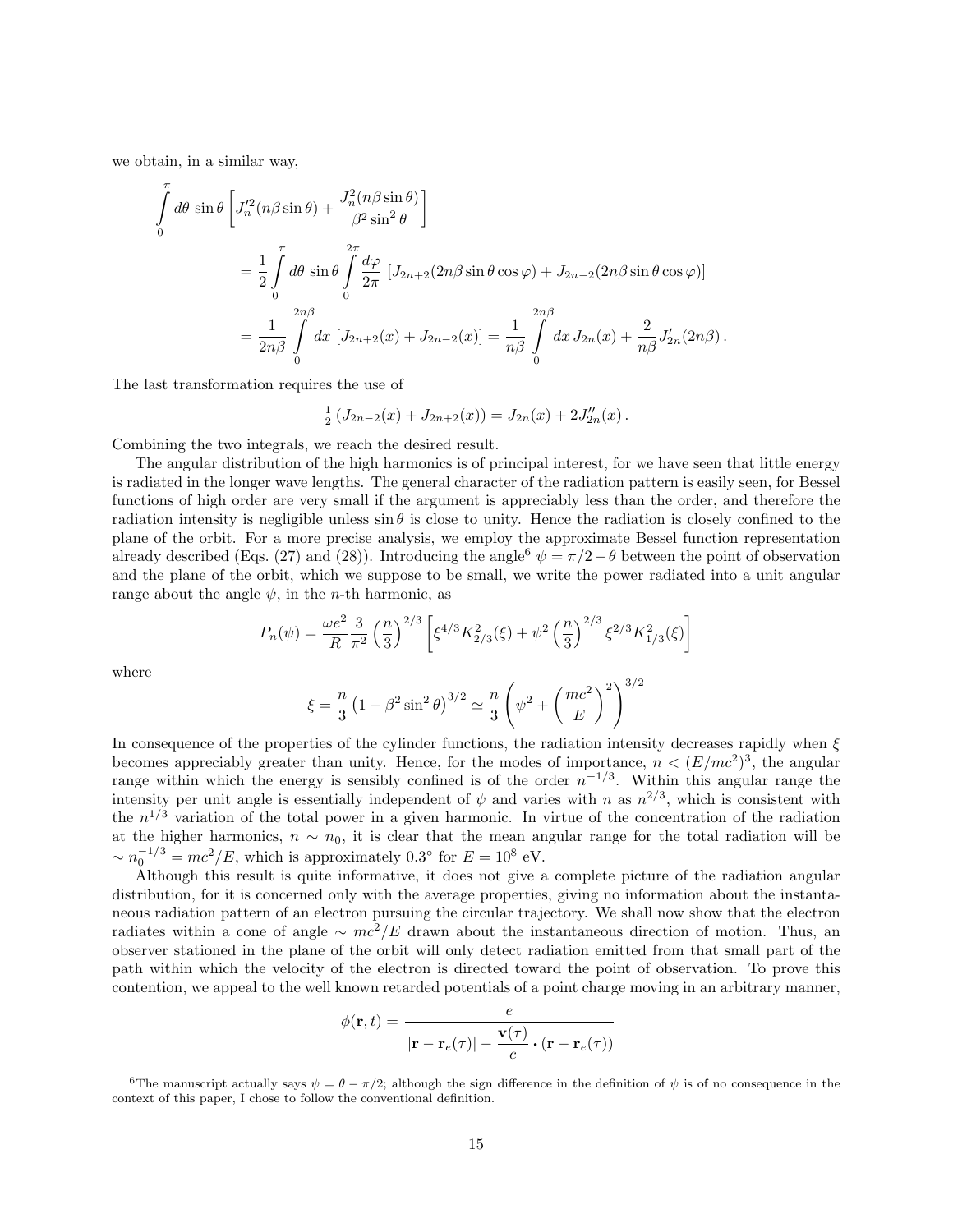$$
\mathbf{A}(\mathbf{r},t) = \frac{\mathbf{v}(\tau)}{c} \phi(\mathbf{r},t)
$$

where  $\mathbf{r}_e(\tau)$  is the position of the electron at  $\tau$ , the time of emission of the field which reaches the point **r** at the time *t*, and

$$
\tau = t - \frac{|\mathbf{r} - \mathbf{r}_e(\tau)|}{c}.
$$

In calculating the fields from these potentials, it must be remembered that *τ* is an implicit function of **r** and *t*. Thus

$$
\mathbf{H} = \nabla \times \mathbf{A} = \phi \nabla \times \frac{\mathbf{v}}{c} - \frac{\mathbf{v}}{c} \times \nabla \phi
$$
  
=  $\frac{1}{c} \phi \nabla \tau \times \frac{d\mathbf{v}}{d\tau} - \left(\frac{\partial \phi}{\partial \tau}\right)_{\mathbf{r}} \frac{\mathbf{v}}{c} \times \nabla \tau - \frac{\mathbf{v}}{c} \times (\nabla \phi)_{\tau}$  (33)

where the bracket symbols signify that the quantity indicated as a subscript is kept constant during the differentiation. We are concerned only with the radiation field—that part of the field varying inversely with the distance from the emission point of the electron—and therefore the last term of (33) will be discarded. Now

$$
\nabla \tau = -\frac{1}{c} \frac{\mathbf{r} - \mathbf{r}_e}{|\mathbf{r} - \mathbf{r}_e| - \frac{\mathbf{v}}{c} \cdot (\mathbf{r} - \mathbf{r}_e)}
$$

$$
\left(\frac{\partial \phi}{\partial \tau}\right)_{\mathbf{r}} = \frac{e}{c} \frac{\frac{d\mathbf{v}}{d\tau} \cdot (\mathbf{r} - \mathbf{r}_e)}{\left[|\mathbf{r} - \mathbf{r}_e| - \frac{\mathbf{v}}{c} \cdot (\mathbf{r} - \mathbf{r}_e)\right]^2}
$$

and, hence, with the notation

$$
|\mathbf{r} - \mathbf{r}_e| = r,
$$
  $\frac{\mathbf{r} - \mathbf{r}_e}{|\mathbf{r} - \mathbf{r}_e|} = \hat{\mathbf{n}},$   $\frac{\mathbf{v}}{c} \cdot \hat{\mathbf{n}} = \beta \cos \theta,$   $\frac{d\mathbf{v}}{d\tau} = \dot{\mathbf{v}}$ 

we find

$$
\mathbf{H} = -\frac{e}{rc^2} \frac{1}{(1 - \beta \cos \theta)^3} \hat{\mathbf{n}} \times \left[ \dot{\mathbf{v}} + \hat{\mathbf{n}} \times \left( \frac{\mathbf{v}}{c} \times \dot{\mathbf{v}} \right) \right].
$$

The magnitude of the Poynting vector is then

$$
S = \frac{c}{4\pi} \mathbf{H}^2 = \frac{e^2}{4\pi r^2 c^3} \frac{1}{(1 - \beta \cos \theta)^6} \left[ \dot{\mathbf{v}}^2 - (\hat{\mathbf{n}} \cdot \dot{\mathbf{v}})^2 + \left( \frac{\mathbf{v}}{c} \times \dot{\mathbf{v}} \right)^2 - \left( \hat{\mathbf{n}} \cdot \frac{\mathbf{v}}{c} \times \dot{\mathbf{v}} \right)^2 + 2 \frac{\mathbf{v} \cdot \dot{\mathbf{v}}}{c} \hat{\mathbf{n}} \cdot \dot{\mathbf{v}} - 2 \dot{\mathbf{v}}^2 \hat{\mathbf{n}} \cdot \frac{\mathbf{v}}{c} \right].
$$

It might be thought that this is the solution to the problem—but it is not. The quantity *S*, when multiplied by  $r^2$ , gives the energy radiated in a unit solid angle about the direction  $\hat{\mathbf{n}}$ , in a unit interval of the observer's time *t*. However, we are interested in the energy emitted in a given direction during a unit interval of radiating time  $\tau$ . It is necessary, therefore, to correct *S* by the factor

$$
\frac{dt}{d\tau} = 1 - \beta \cos \theta \tag{34}
$$

and thus the power radiated into a unit solid angle about the direction  $\hat{\mathbf{n}}$  is

$$
P(\hat{\mathbf{n}}) = \frac{e^2}{4\pi c^3} \frac{1}{(1 - \beta \cos \theta)^5} \left[ \dot{\mathbf{v}}^2 - (\hat{\mathbf{n}} \cdot \dot{\mathbf{v}})^2 + \left(\frac{\mathbf{v}}{c} \times \dot{\mathbf{v}}\right)^2 - \left(\hat{\mathbf{n}} \cdot \frac{\mathbf{v}}{c} \times \dot{\mathbf{v}}\right)^2 + 2\frac{\mathbf{v} \cdot \dot{\mathbf{v}}}{c} \hat{\mathbf{n}} \cdot \dot{\mathbf{v}} - 2\dot{\mathbf{v}}^2 \hat{\mathbf{n}} \cdot \frac{\mathbf{v}}{c} \right]
$$
(35)

To confirm the necessity of including the factor (34), we shall calculate the total power radiated in all directions and verify that it is in agreement with (7). For this purpose, it is sufficient to consider the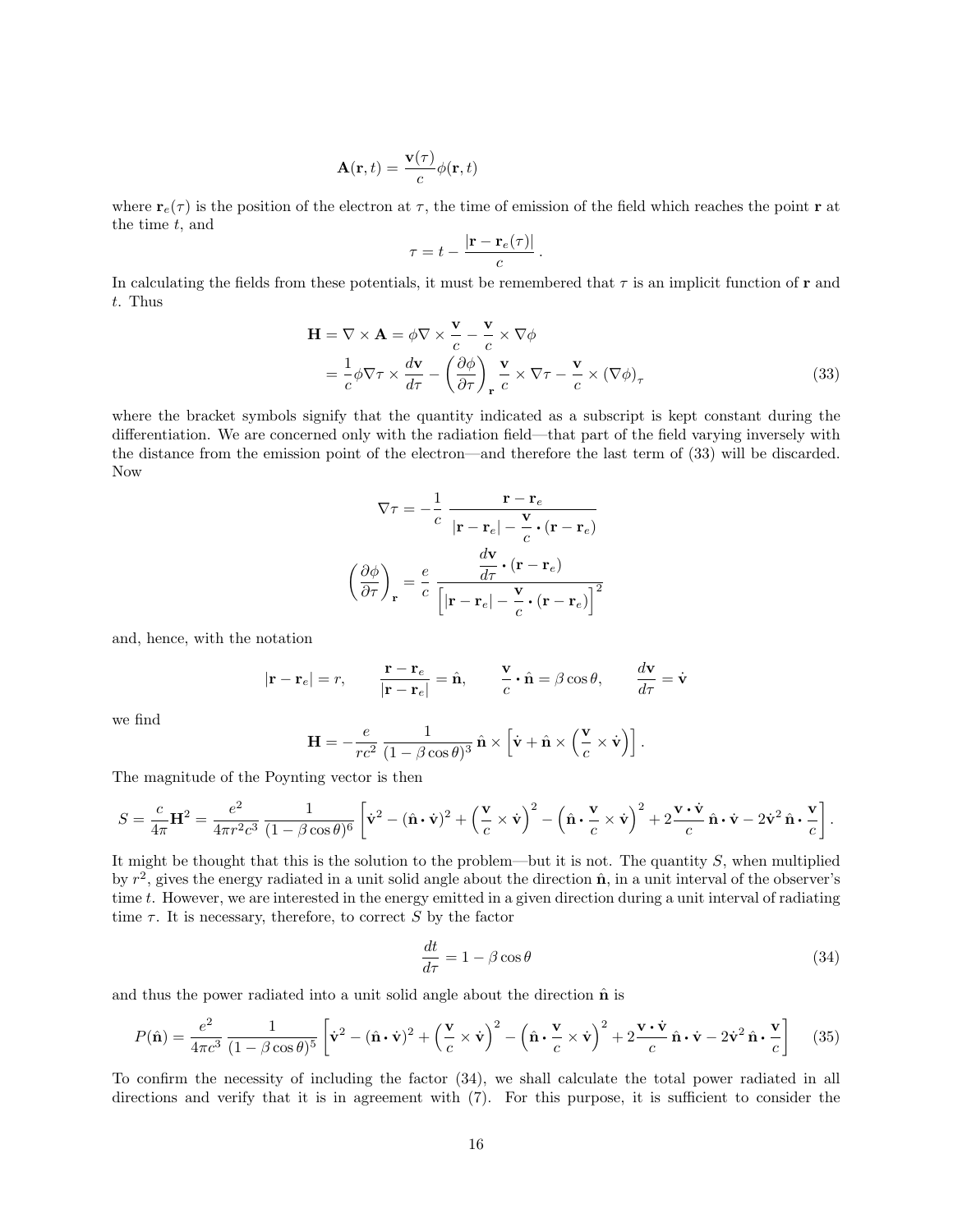particular case where the electron is accelerated in the direction of motion ( $\mathbf{v} \times \dot{\mathbf{v}} = 0$ ). We must then calculate

$$
P = 2\pi \int_{0}^{\pi} d\theta \sin \theta P(\hat{\mathbf{n}}) = \frac{e^2}{2c^3} \dot{\mathbf{v}}^2 \int_{0}^{\pi} d\theta \sin \theta \frac{\sin^2 \theta}{(1 - \beta \cos \theta)^5}
$$

The result of the integration is

$$
P = \frac{2}{3} \frac{e^2}{c^3} \frac{\dot{\mathbf{v}}^2}{(1 - \beta^2)^3}
$$

which is easily shown to agree with Eq. (7). If, however, the factor  $1 - \beta \cos \theta$  had not been included, which is the course followed by Sommerfeld in treating this problem [3], the result would be

$$
P = \frac{2}{3} \frac{e^2}{c^3} \dot{\mathbf{v}}^2 \frac{1 + \frac{1}{5}\beta^2}{(1 - \beta^2)^4}
$$

To apply Eq. (35) most conveniently to the problem of an electron pursuing a circular trajectory with constant speed, choose the direction of the velocity at a particular instant as the *z* axis of a coordinate system, and the direction of the negative acceleration as the *x* axis. The *xz* plane coincides with the plane of the orbit. The power radiated per unit solid angle in a direction specified by the polar angles  $\theta$  and  $\varphi$ , relative to this coordinate system, is then

$$
P(\theta, \varphi) = \frac{e^2}{4\pi c^3} \dot{\mathbf{v}}^2 \left[ \frac{1}{(1 - \beta \cos \theta)^3} - (1 - \beta^2) \frac{\sin^2 \theta \cos^2 \varphi}{(1 - \beta \cos \theta)^5} \right]
$$

which evidently makes the direction of motion a strongly preferred direction of emission. As a simple measure of this asymmetry, note that the ratio of the intensity in the forward direction to that at right angles to the direction of motion is approximately  $(1 - \beta)^{-3} \simeq 8(E/mc^2)^6$ , which is  $5 \times 10^{14}$  for  $E = 10^8$  eV. As a more useful measure of the concentration of energy, we shall calculate the mean value of  $\sin^2 \theta$ , defined as

$$
\overline{\sin^2 \theta} = \frac{1}{P} \int \sin^2 \theta P(\theta, \varphi) \sin \theta d\theta d\varphi.
$$

An elementary calculation yields, in the limit of high energies:

$$
\sin^2 \theta \simeq \overline{\theta^2} = \left(\frac{mc^2}{E}\right)^2
$$

and therefore the mean angle between the direction of emission and the direction of the electron's motion is *mc*<sup>2</sup>*/E*.

The angular distribution properties of the radiation suggest a simple physical explanation for the very large number of harmonics generated by the electron. Since the mean angle between the direction of the motion and that of the radiation is  $\Delta \theta = mc^2/E$ , the time interval during which radiation is emitted toward the observer is

$$
\Delta\tau\sim\frac{\Delta\theta}{\omega}
$$

being the time required for the direction of motion to move through the angle ∆*θ*. As the electron moves around the circular path a series of such pulses, separated by the time interval  $2\pi/\omega$ , will be directed toward the point of observation. Hence, one might argue, the radiation will consist of a sequence of angular frequencies,  $n\omega$ , the effective maximum frequency being determined by the pulse duration

∆*τ*

or  

$$
\omega_{\text{max}} = n_0 \omega \sim \frac{1}{\Delta}
$$

$$
n_0 \sim \frac{1}{\Delta \theta} = \frac{E}{mc^2}
$$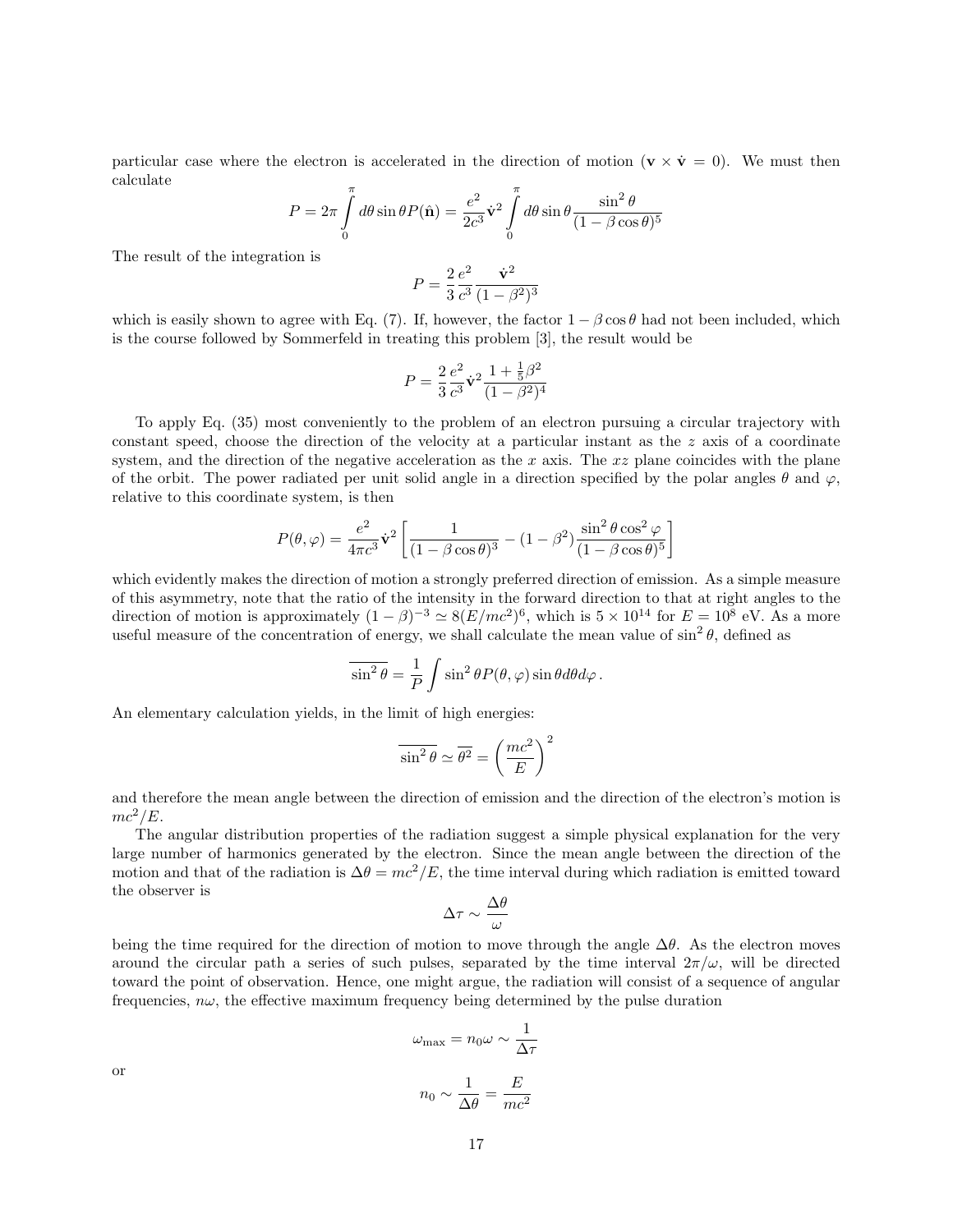However, this argument is fallacious at one point: the time duration of the pulse received by the observer,  $\Delta t$ , is not equal to  $\Delta \tau$ , the time interval during which the radiation is emitted. This consequence of the Doppler effect has already been mentioned and is described by Eq. (34). The latter equation is simplified approximately by remarking that we are concerned with small angles ( $\cos \theta \simeq 1 - \theta^2/2$ ), and speeds close to that of light  $(\beta \simeq 1 - (mc^2/E)^2/2)$  whence

$$
\Delta t = \frac{\Delta \tau}{2} \left[ \left( \frac{mc^2}{E} \right)^2 + \theta^2 \right] \sim \Delta \tau \left( \frac{mc^2}{E} \right)^2 = \frac{1}{\omega} \left( \frac{mc^2}{E} \right)^3.
$$

Hence, the equation to determine the maximum harmonics now correctly reads

$$
\omega_{\text{max}} = n_0 \omega \sim \frac{1}{\Delta t} = \omega \left(\frac{E}{mc^2}\right)^3
$$

or  $n_0 \sim (E/mc^2)^3$ , in agreement with our previous considerations.

With this stock of information concerning the radiation by a single electron, we are prepared to discuss the modifications introduced by the simultaneous presence of many electrons in the betatron. Consider *N* electrons traversing the circular orbit, the angular position of the *k*-th electron at time *t* being  $\varphi_k + \omega t$ . When the mutual action of the electrons is negligible,  $\varphi_k$  is constant and specifies the angular position of the electron at the arbitrary time  $t = 0$ . The charge density of the *N* electrons is obtained by the addition of the individual densities and is therefore of the form (17), with

$$
\rho_n(\mathbf{r}) = e^{\frac{\delta(\rho - R)}{R}} \delta(z) \frac{e^{in\varphi}}{2\pi} \sum_{k=1}^N e^{-in\varphi_k}
$$

which only differs from the corresponding one electron expression in the replacement of the phase factor *e*−*inϕ*<sup>0</sup> by the sum

$$
\sum_{k=1}^{N} e^{-in\varphi_k}
$$

A similar remark applies to the current density Fourier amplitude. It should then be clear that the rate of radiation into the *n*-th harmonic by *N* electrons,  $P_n^{(N)}$ , is related to  $P_n$ , that of one electron, by

$$
P_n^{(N)} = P_n \left| \sum_{k=1}^N e^{-in\varphi_k} \right|^2
$$

It is evident that this expression does imply the possibility of a substantial reduction of the radiation by destructive interference, if the electrons are properly arranged on the path. As an extreme example, suppose the electrons to be uniformly spaced on the circular trajectory:

$$
\varphi_k = \frac{2\pi}{N}(k-1), \qquad k = 1, \cdots, N.
$$

Then

$$
\sum_{k=1}^{N} e^{-in\varphi_k} = \frac{1 - e^{2\pi in}}{1 - e^{2\pi in/N}} = \begin{cases} 0 & \text{if } 1 \le n \le N - 1, \ N + 1 \le n \le 2N - 1, \cdots \\ N & \text{if } n = N, \ 2N, \cdots \end{cases}
$$

and all harmonics up to the *N*-th are completely suppressed. Therefore if *N* is appreciably greater than the critical harmonic,  $n_0 = (E/mc^2)^3$ , the radiation is practically eliminated. It is interesting to note, however,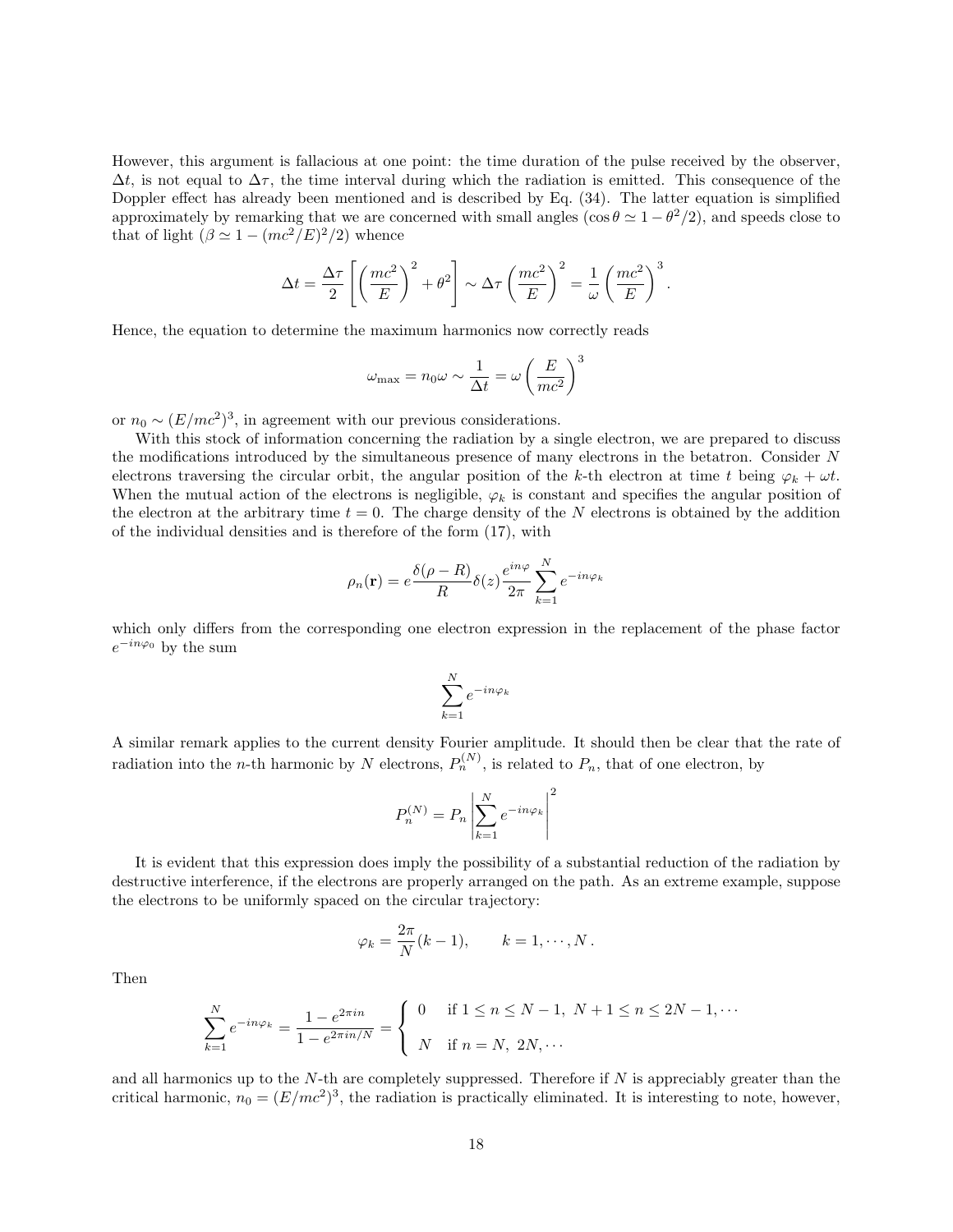that if  $N \sim n_0$ , all harmonics will be suppressed save the *N*-th, and the power radiated into it will be  $N^2$ times that generated by a single electron. Hence

$$
P^{(N)} \simeq P_N^{(N)} \sim N^2 \frac{\omega e^2}{R} n_0^{1/3} \sim N \frac{\omega e^2}{R} \left(\frac{E}{mc^2}\right)^4
$$

which is essentially identical with the power radiated by *N* independent electrons. For  $E = 10^8$  eV and  $R = 0.5$  m, this situation corresponds to a circulating current of 100  $\mu$ A. If  $E = 10^9$  eV,  $R = 5$  m, the circulating current must considerably exceed 10 mA if the radiation is to be reduced, even in this most extreme circumstance.

In the actual situation, however, we must certainly regard the electrons as uncorrelated in position and randomly distributed around the circular path. Therefore, to obtain the average radiation in the *n*-th harmonic, we must calculate the mean value of

$$
C_n = \left| \sum_{k=1}^{N} e^{-in\varphi_k} \right|^2 = N + \sum_{j \neq k} \cos n(\varphi_j - \varphi_k)
$$
 (36)

averaged over all values of the phases  $\varphi_k$ . Clearly  $\overline{C}_n = N$ , and the average radiation in any harmonics is just N times that produced by a single electron. Hence, although the average field intensity is zero and no coherent radiation (proportional to  $N^2$ ) exists, as the elementary argument mentioned in the introduction properly predicts, the incoherent radiation effects of the individual electrons remain. The latter may then be considered a fluctuation phenomenon, akin to the shot effect and thermal noise. It is important to notice that the radiation is subject to large fluctuations, for the mean value of  $C_n^2$  is

$$
\overline{C_n^2} = N^2 + N(N-1)
$$

and therefore the root mean square deviation of  $C_n$  is

$$
\sqrt{\overline{C_n^2} - \overline{C_n^2}} = \sqrt{N(N-1)} \simeq \overline{C}_n, \qquad N \gg 1. \tag{37}
$$

For large *N*, the probability distribution of all the  $C_n$ 's is given by [4]

$$
W(C)dC = e^{-C/N} \frac{dC}{N}
$$
\n(38)

and, hence, the most probable value of the radiation is zero.

The situation is quite different if the electrons are not uniformly distributed around the circle, for in this case coherent radiation exists in addition to the incoherent radiation of the individual electrons. Such a state of affairs will exist in any of the resonance acceleration schemes that have been proposed for the production of high energy electrons [5], since in such a device only electrons having the proper phase relations with an alternating electric field will be accelerated, and these will occupy only a small portion of the orbit. It is not our intention to elaborate on any of these methods; we are only concerned with the radiation to be anticipated from a pulse of electrons traversing a circular path.

We shall suppose that the electrons are uniformly distributed over an angular range *α*. To calculate the average radiation emitted by N electrons in the *n*-th harmonic, it is necessary to evaluate<sup>7</sup> (36) averaged over all angular positions of each electron within the interval  $-\alpha/2$  to  $\alpha/2$ . In view of the independence of the electrons,

$$
\left| \sum_{k=1}^{N} e^{-in\varphi_k} \right|^2 = N + N(N-1) \left[ \frac{1}{\alpha} \int_{-\alpha/2}^{\alpha/2} d\varphi \cos n\varphi \right]^2 = N + N(N-1) \left[ \frac{\sin n\alpha/2}{n\alpha/2} \right]^2
$$

<sup>7</sup>The original manuscript duplicates Eq. (36) at this point.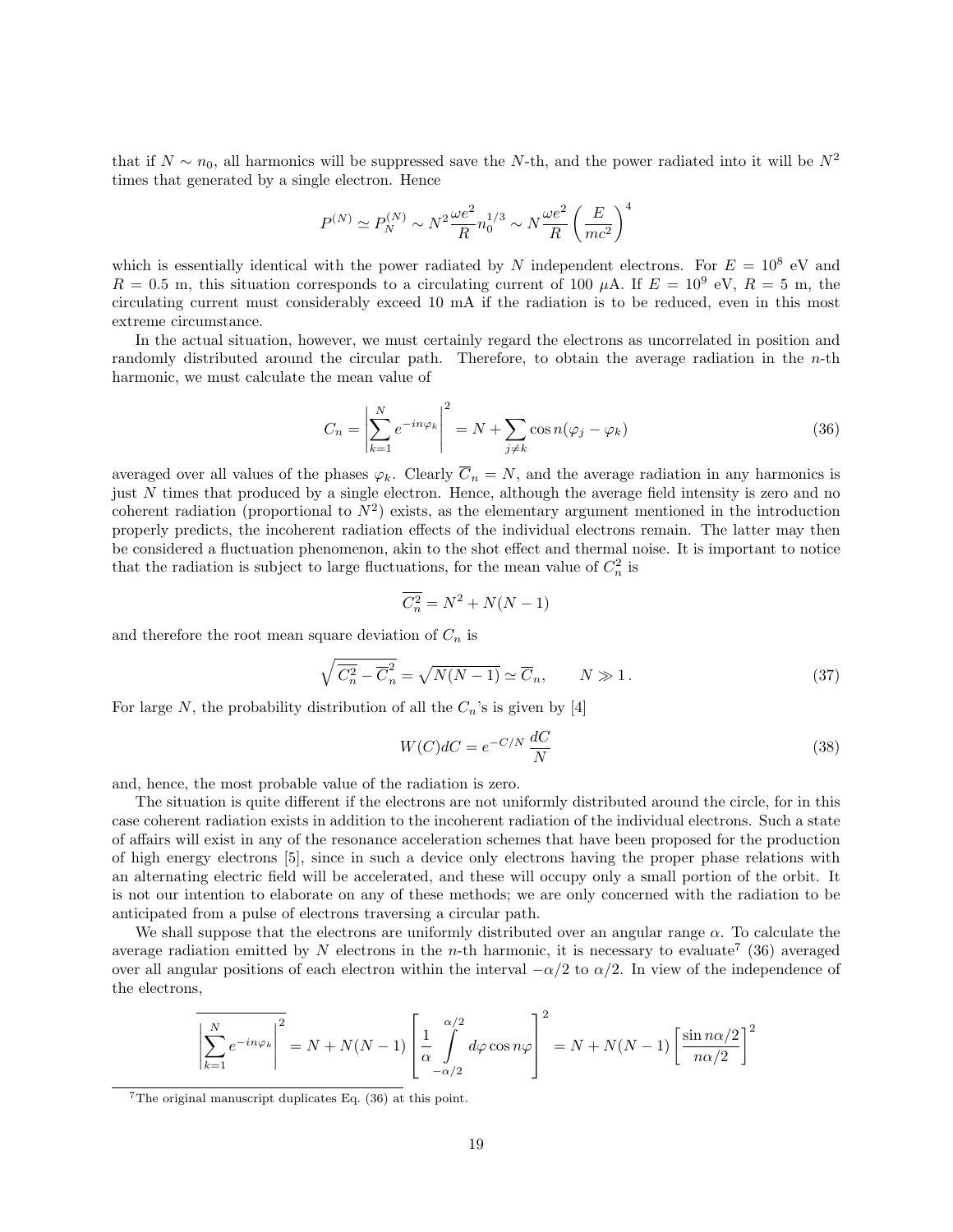which indicates explicitly the incoherent and coherent parts of the radiation. The total coherent radiation by *N* electrons is

$$
P_{\text{coh.}}^{(N)} = N^2 \sum_{n=1}^{\infty} \left[ \frac{\sin n\alpha/2}{n\alpha/2} \right]^2 P_n, \qquad N \gg 1
$$
 (39)

which we shall evaluate under the conditions  $1 \gg \alpha \gg 1/n_0$ , that is, the spatial length of the pulse is small compared to the radius of the orbit, but large compared to the shortest wavelength effectively emitted by a single electron. The interference factor  $(\sin x/x)^2$ ,  $x = n\alpha/2$ , is unity for  $x \ll 1$ , but decreases fairly rapidly for larger values of *x*. The effective upper limit of the summation in (39) is  $\sim n_0$ , but since  $n_0 \alpha \gg 1$ , little error is produced by replacing  $P_n$  with an expression valid for  $n < n_0$  and extending the summation to infinity. Further, since Eq.  $(30)$  is not seriously in error even for  $n = 1$ , we can write

$$
P_{\text{coh.}}^{(N)} = N^2 \frac{\omega e^2}{R} \frac{3^{1/6}}{\pi} \Gamma(\frac{2}{3}) \sum_{n=1}^{\infty} \left[ \frac{\sin n\alpha/2}{n\alpha/2} \right]^2 n^{1/3}.
$$
 (40)

An order of magnitude for (40) is easily obtained, for the *n*-th term of the summation is practically  $n^{1/3}$ for  $n < 1/\alpha$  and rapidly decreases for  $n > 1/\alpha$ . Hence the summation is roughly  $(1/\alpha)^{4/3}$ , and the coherent radiation is approximately

$$
P_{\text{coh.}}^{(N)} \sim N^2 \frac{\omega e^2}{R} \left(\frac{1}{\alpha}\right)^{4/3} \tag{41}
$$

which, it should be noted, is independent of energy, except to the extent that phase focusing produces a decrease of  $\alpha$  with increasing energy. Before further discussion, we shall evaluate the summation in (40) more precisely and thus obtain the numerical factors which are omitted in (41). It can be verified, by contour integration, that

$$
\sum_{n=1}^{\infty} \left[ \frac{\sin n\alpha/2}{n\alpha/2} \right]^2 n^{1/3} = \frac{2}{\alpha^2} \int_0^{\infty} dt \, \frac{\sinh(\alpha t/2) \, \sinh((\pi - \alpha/2)t)}{\sinh \pi t} \, t^{-5/3}
$$

$$
\approx \frac{2}{\alpha^2} \int_0^{\infty} dt \, \sinh(\alpha t/2) \, e^{-\alpha t/2} \, t^{-5/3}, \qquad \alpha \ll 1
$$

$$
= \frac{1}{\alpha^2} \int_0^{\infty} dt \, \left(1 - e^{-\alpha t}\right) t^{-5/3},
$$

$$
= \frac{3}{2} \Gamma\left(\frac{1}{3}\right) \alpha^{-4/3}.
$$

Hence,<sup>8</sup>

$$
P_{\text{coh.}}^{(N)} = N^2 \frac{\omega e^2}{R} \left(\frac{\sqrt{3}}{\alpha}\right)^{4/3} \tag{42}
$$

which is to be compared with

$$
P_{\text{incoh.}}^{(N)} = N\frac{2}{3}\frac{\omega e^2}{R} \left(\frac{E}{mc^2}\right)^4
$$

At low energies, the coherent radiation is much more important than the incoherent radiation. The two effects become equal at an energy determined by

$$
\frac{E}{mc^2} = \left(\frac{3N}{2}\right)^{1/4} \left(\frac{\sqrt{3}}{\alpha}\right)^{1/3}.
$$

<sup>8</sup>A shortcut method to obtain this result, which is justified and used elsewhere in this paper, is to regard *n* as a continuous variable and to replace the summation in Eq. (40) by an integration from 0 to  $\infty$ .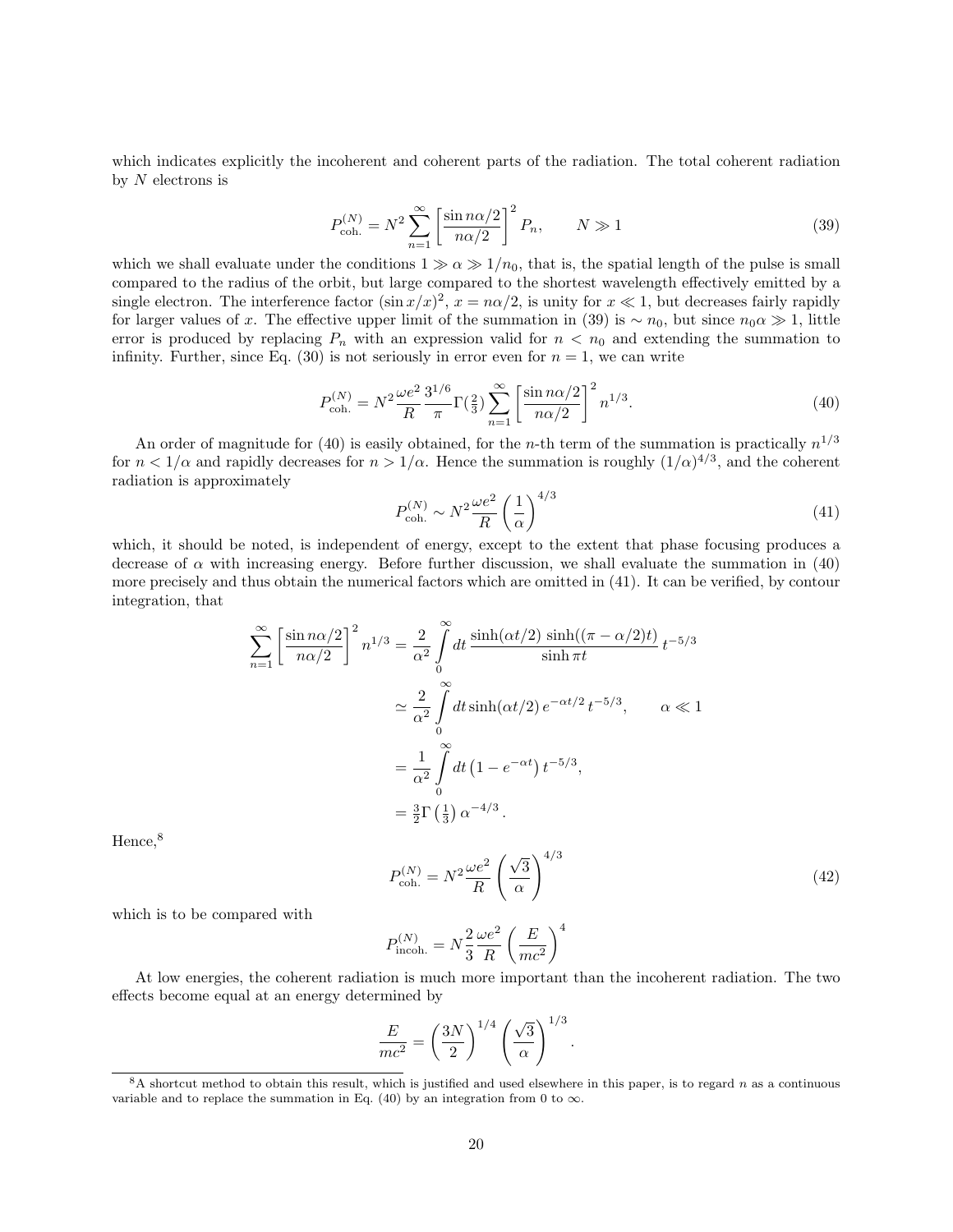As a numerical example, let  $\alpha = 10^{-2}$  which, for a radius of 5 m, represents a pulse length of 5 cm, and  $N = 10^9$ , corresponding to an average circulating current ~ 1 mA. Then  $E/mc^2 = 10^3$ , or  $E = 5 \times 10^8$  eV.

The power emitted in coherent radiation can be described by a radiation resistance

$$
\mathcal{R} = 120\pi^2 \left(\frac{\sqrt{3}}{\alpha}\right)^{4/3} \quad \Omega
$$

which, multiplied by the square of the average circulating current in amperes, gives the radiated power in watts. For the numbers considered above,  $\mathcal{R} = 10^6 \Omega$  and the coherent power is of the order of one watt. The voltage required to drive the current *I* through the resistance  $\mathcal{R}, V = \mathcal{R}I$ , is equal to the coherent energy loss of an electron, per revolution, measured in eV. Thus, under the stated conditions,  $(\delta E)_{\text{coh.}} \sim 10^3$  eV. It is important to note that, since the radiation counter-voltage  $\mathcal{R}I$  is independent of the electron energy (to the extent that  $\alpha$  does not change with energy), it effectively reduces the voltage of the accelerating electric field by a constant fraction. Hence, coherent radiation represents a loss in efficiency, not an insurmountable barrier to the attainment of high energies. Furthermore, since the coherent radiation is emitted at long wavelengths, it can be influenced—and reduced—by external means. We have seen that the maximum effective harmonic is *n* ∼ 1/ $\alpha$ , which corresponds to a wavelength of the order of the pulse length. If, for example, *R* = 5 m and  $\alpha = 10^{-2}$ , the coherent spectrum contains some hundred harmonics, and extends from the fundamental wavelength *λ* ∼ 30 m down to wavelengths of a few centimeters. This ultra high frequency and microwave radiation will be strongly affected by the presence of metal close to the orbit of the electrons.

As a simple example, we shall consider the radiation by the electrons in the presence of two plane sheets of metal placed parallel to the plane of the orbit. The distance between the sheets will be denoted by *a* and it will be supposed that the orbit plane is equidistant from each metallic sheet. Such a parallel plate metallic system acts like a waveguide with the fundamental property that radiation with a wavelength greater than 2*a* cannot be propagated, but rather is exponentially attenuated with increasing distance from the source. The wavelength associated with the *n*-th harmonic is  $\lambda = 2\pi R/n\beta$ , and therefore all harmonics with  $n < \pi R/\beta a$ will be completely suppressed. Hence, if *a* is less than the pulse length, the coherent radiation will be largely eliminated.

To begin the mathematical analysis of the situation we note that, in computing the rate at which an electron transfers energy to the field, the relevant components of the electric field are those parallel to the plane of the orbit, and these must vanish on the two metallic surfaces, which are supposed for the moment to be of infinite conductivity. Hence, the quantity that determines the potential Fourier amplitudes of a given charge distribution,

$$
\mathcal{G}(\mathbf{r}, \mathbf{r}') = \frac{e^{ik|\mathbf{r} - \mathbf{r}'|}}{|\mathbf{r} - \mathbf{r}'|}, \qquad k = \frac{n\omega}{c}
$$

the Green's function of free space, which satisfies the inhomogeneous wave equation

$$
(\nabla^2 + k^2)\mathcal{G}(\mathbf{r}, \mathbf{r}') = -4\pi\delta(\mathbf{r} - \mathbf{r}')
$$

must be replaced by a solution of this equation subject to the boundary conditions

$$
\mathcal{G}(\mathbf{r}, \mathbf{r}') = 0, \quad z = -a/2, \ a/2.
$$

With no loss in generality, we may temporarily suppose the point  $\mathbf{r}'$  to be located on the *z* axis; the Green's function is then axially symmetric and satisfies the polar form of the inhomogeneous wave equation:

$$
\left(\frac{\partial^2}{\partial \rho^2} + \frac{1}{\rho} \frac{\partial}{\partial \rho} + k^2 + \frac{\partial^2}{\partial z^2}\right) \mathcal{G}(\mathbf{r}, \mathbf{r}') = -2 \frac{\delta(\rho)}{\rho} \delta(z - z'). \tag{43}
$$

We shall solve this equation by representing the *z* dependence of the Green's function with the aid of the complete set of orthogonal functions appropriate to the boundary conditions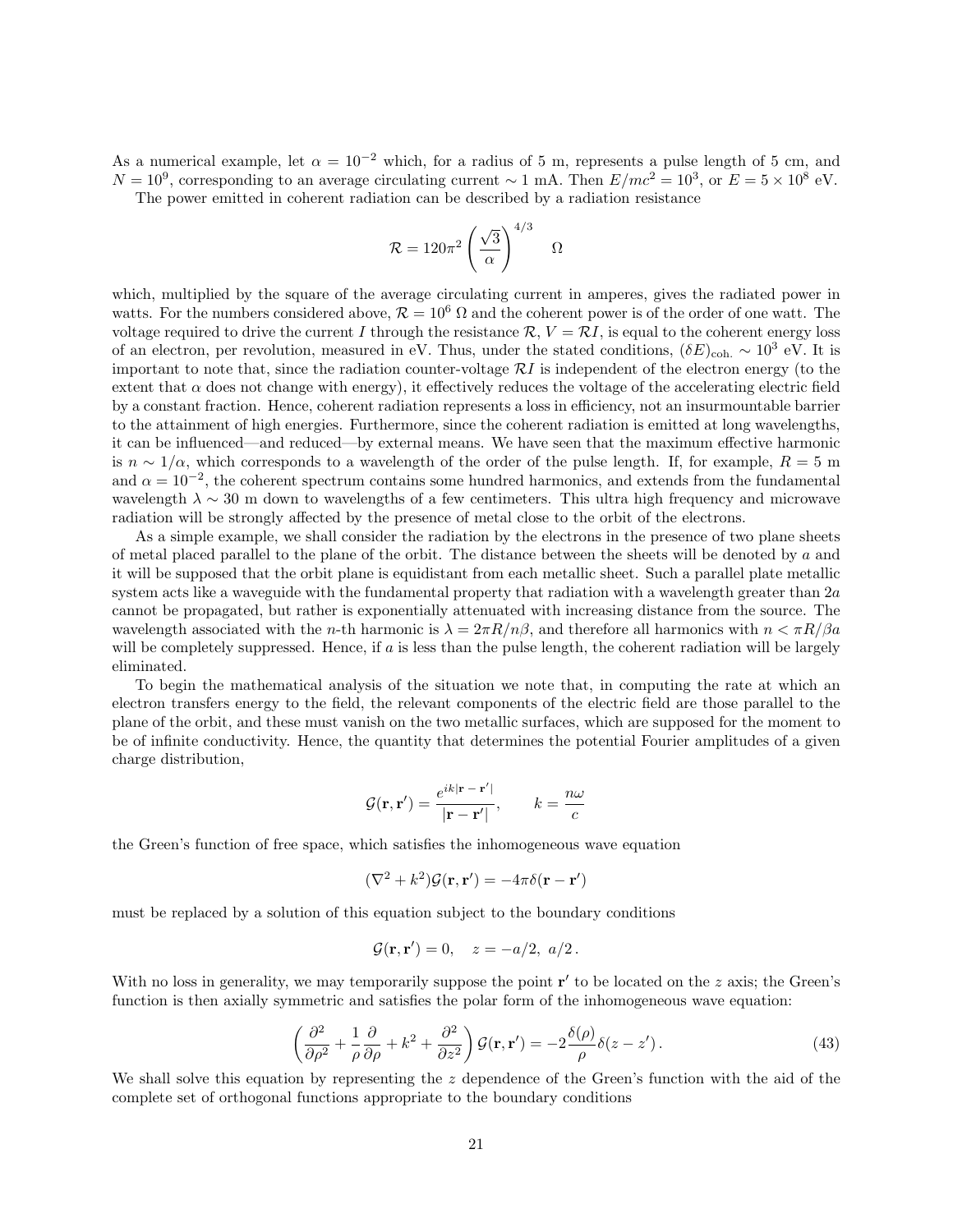$$
\sin\frac{j\pi}{a}\left(z+\frac{a}{2}\right), \qquad j=1, 2, \cdots \tag{44}
$$

Thus we write

$$
\mathcal{G}(\mathbf{r}, \mathbf{r}') = \frac{2}{a} \sum_{j=1}^{\infty} \sin \frac{j\pi}{a} \left( z + \frac{a}{2} \right) \sin \frac{j\pi}{a} \left( z' + \frac{a}{2} \right) f_j(\rho)
$$

anticipating that the function  $f_i(\rho)$  is truly a function only of  $\rho$ . Substituting this expansion into Eq. (43) and employing the orthogonality properties of the functions (44) to isolate the equation satisfied by a particular  $f_j(\rho)$ , we find

$$
\left[\frac{d^2}{d\rho^2} + \frac{1}{\rho}\frac{d}{d\rho} + k^2 - \left(\frac{j\pi}{a}\right)^2\right]f_j(\rho) = -2\frac{\delta(\rho)}{\rho}
$$
\n(45)

which for  $\rho > 0$  is evidently satisfied by a cylinder function of order zero and argument  $\sqrt{k^2 - (j\pi/a)^2} \rho$ . The required function is

$$
f_j(\rho) = CH_0^{(1)} \left( \sqrt{k^2 - (j\pi/a)^2} \rho \right)
$$

for this choice correctly meets the boundary requirement that only waves moving away from the source shall occur (the radiation condition). The constant *C* is fixed by the inhomogeneous term which represents the source strength. Multiply Eq. (45) by  $\rho$  and integrate from 0 to some arbitrary radius  $\rho$ ; in consequence of the delta function property,

$$
\rho \frac{d}{d\rho} f_j(\rho) + \left[ k^2 - \left( \frac{j\pi}{a} \right)^2 \right] \int_0^{\rho} d\rho' \rho' f_j(\rho') = -2
$$

which must be valid for any  $\rho$ . In the limit as  $\rho \to 0$ , the integral becomes negligibly small, and the first term approaches  $2iC/\pi$ . Hence  $C = i\pi$  and the Green's function is, finally,

$$
\mathcal{G}(\mathbf{r}, \mathbf{r}') = \frac{2\pi i}{a} \sum_{j=1}^{\infty} \sin \frac{j\pi}{a} \left( z + \frac{a}{2} \right) \sin \frac{j\pi}{a} \left( z' + \frac{a}{2} \right) H_0^{(1)} \left( \sqrt{k^2 - (j\pi/a)^2} \sqrt{\rho^2 + \rho'^2 - 2\rho \rho' \cos(\varphi - \varphi')} \right),
$$

abandoning the temporary restriction that  $\rho' = 0$ . This result can also be rewritten with the aid of the cylinder function addition theorem,

$$
\mathcal{G}(\mathbf{r}, \mathbf{r}') = \frac{2\pi i}{a} \sum_{j=1}^{\infty} \sum_{m=-\infty}^{\infty} \sin \frac{j\pi}{a} \left(z + \frac{a}{2}\right) \sin \frac{j\pi}{a} \left(z' + \frac{a}{2}\right)
$$

$$
\times H_m^{(1)}\left(\sqrt{k^2 - (j\pi/a)^2} \rho_{>}\right) J_m\left(\sqrt{k^2 - (j\pi/a)^2} \rho_{<}\right) e^{im(\varphi - \varphi')}
$$

where  $\rho$ <sub><</sub> and  $\rho$ <sub>></sub> are respectively, the smaller and larger of the two radii  $\rho$  and  $\rho'$ . The latter formula can be obtained directly by the same methods.

To calculate the average power radiated into the *n*-th harmonic by a single electron moving within the parallel plates, we return to Eq. (21) and replace the free space Green's function by the one just determined. The ensuing steps to Eq. (22) are unchanged save that

$$
\frac{e^{2in\beta|\sin(\varphi/2)|}}{|\sin\frac{\varphi}{2}|}
$$

must be replaced by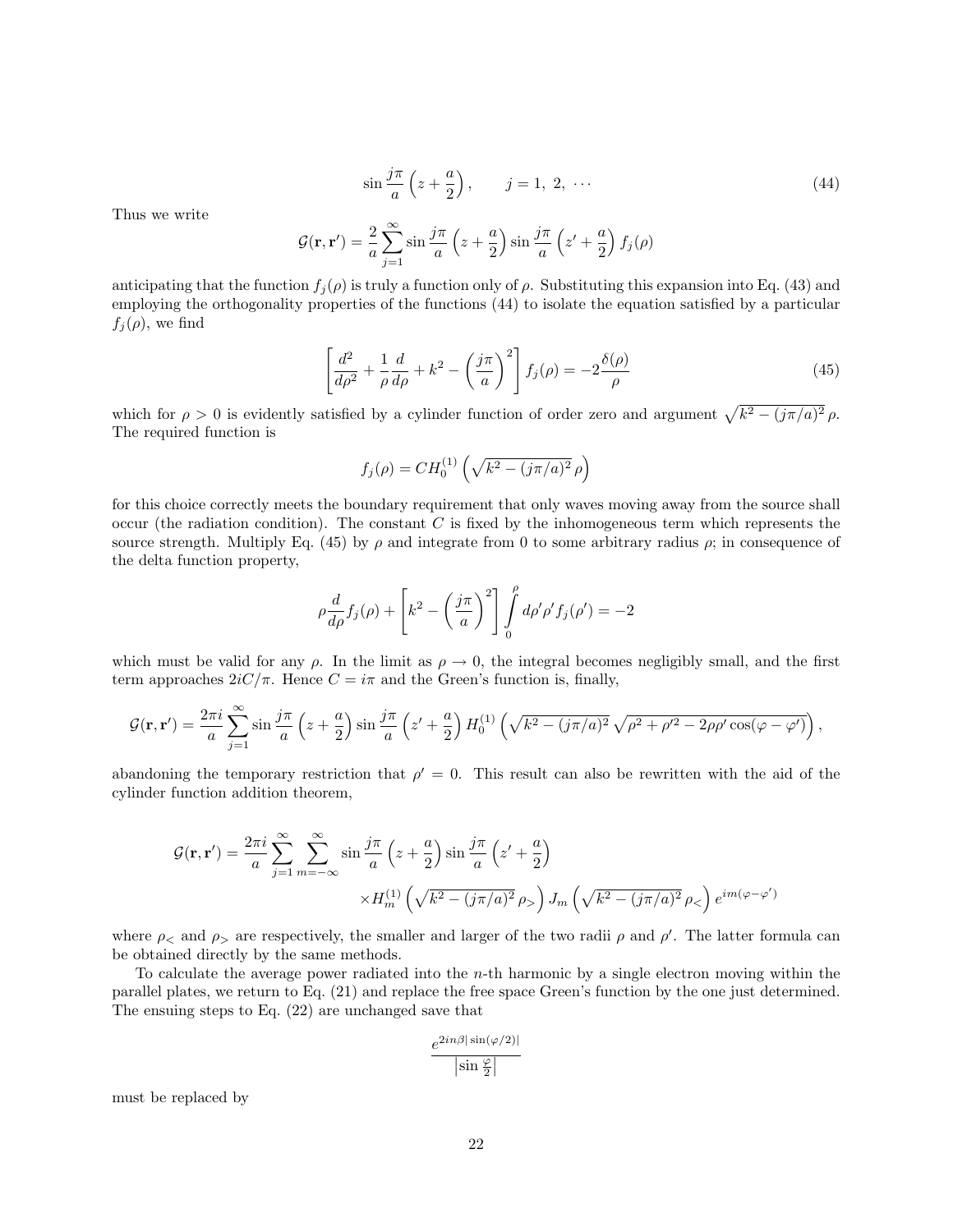$$
i\frac{4\pi R}{a} \sum_{j=1,3,\cdots}^{\infty} H_0^{(1)} \left( 2\sqrt{(n\beta)^2 - (j\pi R/a)^2} \left| \sin \frac{\varphi}{2} \right| \right)
$$
  
=  $i\frac{4\pi R}{a} \sum_{j=1,3,\cdots}^{\infty} \sum_{m=-\infty}^{\infty} H_m^{(1)} \left( \sqrt{(n\beta)^2 - (j\pi R/a)^2} \right) J_m \left( \sqrt{(n\beta)^2 - (j\pi R/a)^2} \right) e^{im\varphi}.$ 

Performing the integration with respect to  $\varphi$ , using the latter form of Green's function, we find

$$
P_n = n \frac{\omega e^2}{R} \frac{4\pi R}{a} \text{Re}\left\{ \sum_{j=1,3,\dots}^{\infty} \left[ -H_n^{(1)} J_n + \frac{\beta^2}{2} \left( H_{n-1}^{(1)} J_{n-1} + H_{n+1}^{(1)} J_{n+1} \right) \right] \right\}
$$
(46)

where the argument of the cylinder functions is  $\sqrt{(n\beta)^2 - (j\pi R/a)^2}$ . Now if the argument is imaginary,  $n\beta < j\pi R/a$ , the product  $H_m^{(1)} J_m$  is also imaginary, and such terms give no contributions to the radiated power. Thus, if *n < πR/βa*, the argument is imaginary for all *j*, and no radiation is emitted. If 3*πR/βa >*  $n > \pi R/\beta a$ , only the single mode  $j = 1$  is excited, and more generally, if  $(2k + 1)\pi R/\beta a > n > \pi R/\beta a$ , radiation will be emitted into the first *k* modes. As an example, if  $R = 5$  m,  $a = 5$  cm,  $\beta = 1$ , no radiation is produced in the first 314 harmonics, and until the 953 harmonic, only a single mode of the parallel plate system is excited. Extracting the real part in Eq. (46), we get

$$
P_n = n \frac{\omega e^2}{R} \frac{4\pi R}{a} \sum_{\substack{j=1,3,\dots \\ j \, \le \, n a \beta/\pi R}} \left[ -J_n^2 + \frac{\beta^2}{2} \left( J_{n-1}^2 + J_{n+1}^2 \right) \right]
$$
  
= 
$$
n \frac{\omega e^2}{R} \frac{4\pi R}{a} \sum_{\substack{j=1,3,\dots \\ j \, \le \, n a \beta/\pi R}} \left[ \beta^2 J_n'^2 + \frac{(j\pi R/a)^2}{(n\beta)^2 - (j\pi R/a)^2} J_n^2 \right]
$$
(47)

where the argument of the cylinder functions is the same as above. A simple check of this result is obtained by supposing the separation of the plates to become infinite, which enables the summation to be replaced by an integration. Writing  $j\pi R/a = n\beta \cos \theta$ , and noting that the interval between successive values of *j* is 2, we regain the formula for radiation by an electron in free space, expressed in the form (32).

The expression (47) for the power radiated by an electron into the *n*-th harmonic in the presence of a parallel plate metallic system can be accurately approximated by a simpler formula under the condition  $\pi R/a \gg 1$ , for the harmonics involved in the Bessel functions of large order are applicable. The formulas (27) and (28) are conveniently written, for this purpose, as

$$
J_n\left(\sqrt{n^2-\gamma^2}\right) = \frac{1}{\pi\sqrt{3}}\frac{\gamma}{n}K_{1/3}\left(\frac{\gamma^3}{3n^2}\right)
$$
\n(48a)

$$
J'_n\left(\sqrt{n^2-\gamma^2}\right) = \frac{1}{\pi\sqrt{3}} \left(\frac{\gamma}{n}\right)^2 K_{2/3}\left(\frac{\gamma^3}{3n^2}\right). \tag{48b}
$$

In the relativistic energy region,  $\beta$  may be replaced by unity, provided  $n < n_0$ , and the formulas (48) are immediately applicable to (47), with  $\gamma = j\pi R/a$ . In consequence of the properties of the functions  $K_{1/3}(x)$ and  $K_{2/3}(x)$ , the Bessel functions occurring in (47) are negligible unless  $n \gtrsim j\pi R/a\sqrt{j\pi R/a}$ . Hence for a given mode of the parallel plate system, radiation is not excited appreciably unless the harmonic number *n* exceeds the critical value  $j\pi R/a$  by a fairly large factor  $\sqrt{j\pi R/a}$ . On simplifying the second term of (47) in accordance with this observation, and replacing the Bessel functions by their approximate representations, we obtain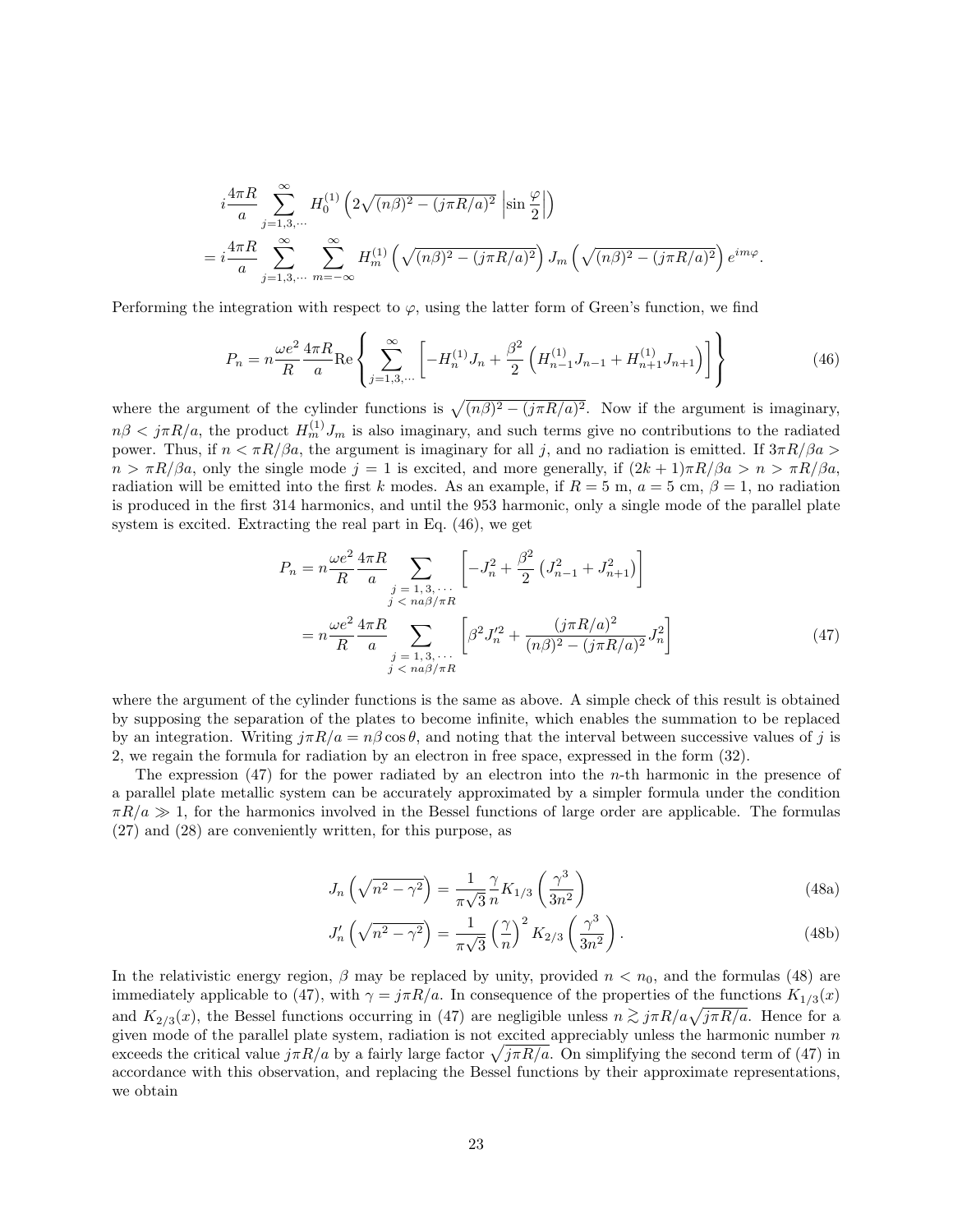$$
P_n = \frac{\omega e^2}{R} \frac{4R}{3\pi a} \sum_{\substack{j=1,3,\dots \\ \gamma_j < n}} \frac{\gamma_j^4}{n^3} \left[ K_{1/3}^2 \left( \frac{\gamma_j^3}{3n^2} \right) + K_{2/3}^2 \left( \frac{\gamma_j^3}{3n^2} \right) \right]
$$

where  $\gamma_i = j\pi R/a$ .

To evaluate the total coherent power radiated by *N* electrons, as given by Eq. (39), we shall assume that the pulse length  $R\alpha$  is of the same order of magnitude as the spacing of the plates. Hence, for those values of *n* at which radiation into the *j*-th mode becomes appreciable,  $n\alpha/2 \sim (jR\alpha/a)\sqrt{j\pi R/a}$ , which is a fairly large number. Consequently, we may consider  $\sin^2 n\alpha/2$  as a rapidly oscillating function of *n* and replace  $\sin^2 n\alpha/2$  by its average value, whence

$$
P_{\text{coh.}}^{(N)} = N^2 \frac{2}{\alpha^2} \sum_{n} \frac{P_n}{n^2} = N^2 \frac{\omega e^2}{R} \frac{1}{\alpha^2} \frac{8R}{3\pi a} \sum_{j=1,3,\cdots} \sum_{n > \gamma_j} \frac{\gamma_j^4}{n^5} \left[ K_{1/3}^2 \left( \frac{\gamma_j^3}{3n^2} \right) + K_{2/3}^2 \left( \frac{\gamma_j^3}{3n^2} \right) \right].
$$

Since only large values of *n* are involved in the latter summation, we may replace the sum by an appropriate integral. The quantity  $x = \gamma_j^3/3n^2$ , as a function of *n*, varies from 0 to  $\gamma_j/3$ . However, the latter limit, being large in comparison with unity is effectively infinite, and therefore

$$
P_{\text{coh.}}^{(N)} = N^2 \frac{\omega e^2}{R} \frac{1}{\alpha^2} \frac{12R}{\pi a} \left( \sum_{j=1,3,\dots} \frac{1}{\gamma_j^2} \right) \int_0^\infty dx \, x \left( K_{1/3}^2(x) + K_{2/3}^2(x) \right)
$$
  
= 
$$
N^2 \frac{\omega e^2}{R} \frac{1}{\alpha^2} \frac{3a}{2\pi R} \int_0^\infty dx \, x \left( K_{1/3}^2(x) + K_{2/3}^2(x) \right).
$$

On employing the formula

$$
\int_{0}^{\infty} dx \, x K_{\nu}^{2}(x) = \frac{\pi \nu}{2 \sin \pi \nu}, \qquad \nu < 1
$$

we finally obtain

$$
P_{\text{coh.}}^{(N)} = N^2 \frac{\omega e^2}{R} \frac{\sqrt{3}}{2} \frac{a}{R\alpha^2}
$$

which can be described by the radiation resistance

$$
\mathcal{R}=120\pi^2\frac{\sqrt{3}}{\alpha}\frac{a}{2R\alpha}\quad \Omega
$$

as compared with

$$
\mathcal{R}=120\pi^2\left(\frac{\sqrt{3}}{\alpha}\right)^{4/3}\quad \Omega
$$

in the absence of the metallic plates. Hence, the insertion of the metallic plates has reduced the radiation by the factor  $(\alpha/\sqrt{3})^{1/3}(a/2R\alpha)$ . For numerical illustration, we choose the same numbers as before,  $\alpha = 4 \times 10^{-2}$ and  $R = 2.5$  m, corresponding to a pulse length of 10 cm. If  $a = 5$  cm, the factor under discussion has the value 0.071 and the radiation resistance has been reduced to  $\mathcal{R} = 1.3 \times 10^4$   $\Omega$ . For an average circulating current of 3 mA, the power appearing in coherent radiation is 0.12 W, and the coherent energy loss of an electron, per revolution, is 39 eV. Under these conditions, the incoherent radiation loss exceeds the coherent effect when the electron energy is greater than  $1.8 \times 10^8$  eV. It hardly need be remarked that, at such energies, the incoherent radiation is unaffected by the presence of the metallic plates.